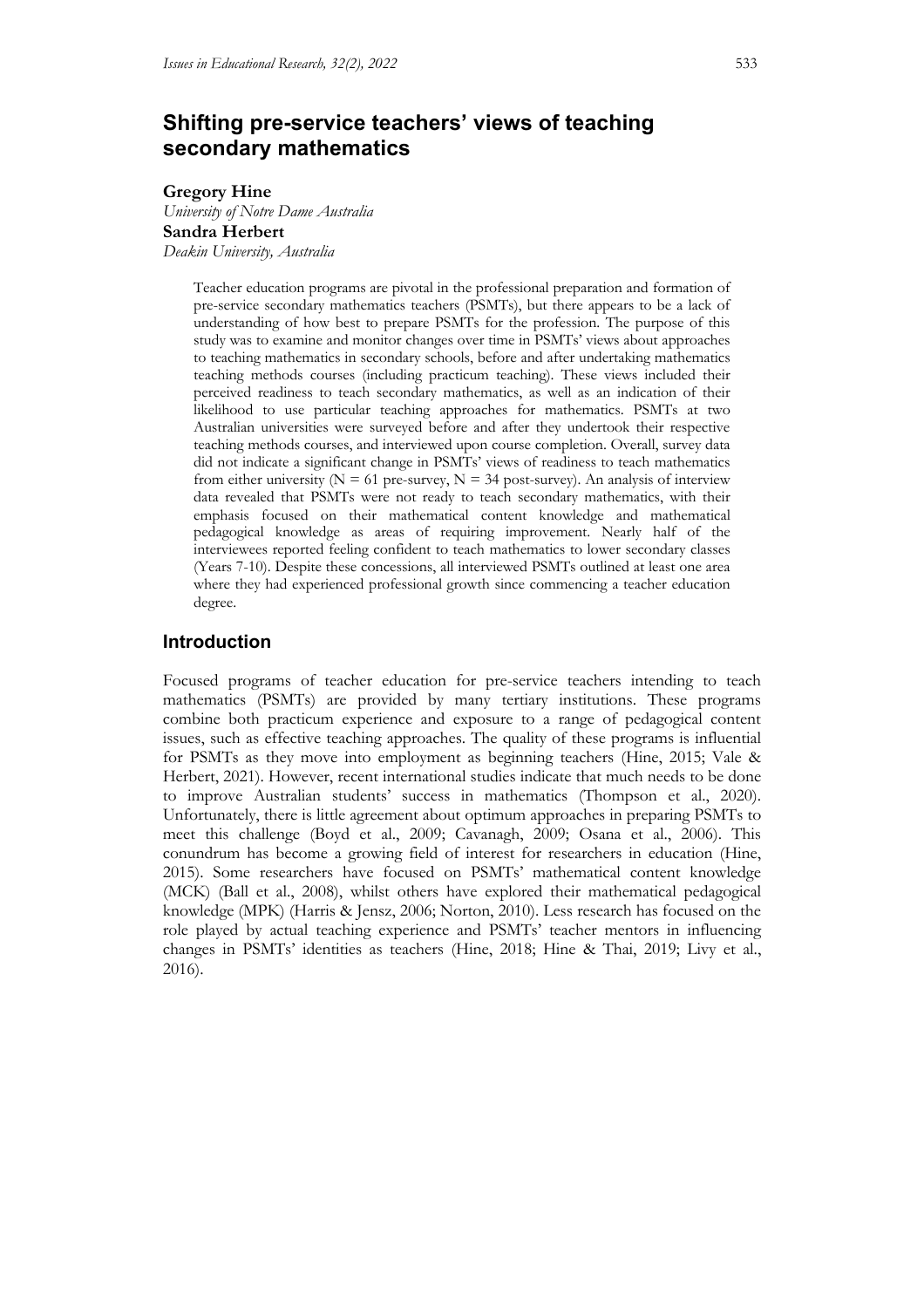The aim of this study was to examine and monitor changes over time in PSMTs' views about employing various teaching approaches and their perceived readiness to teach mathematics in secondary schools before and after undertaking mathematics teaching methods courses (including practicum teaching). To do this, PSMTs at two different Australian universities were surveyed before and after undertaking their respective teaching methods courses, and interviewed upon course completion. This study was guided by the following research questions:

- 1. What are PSMTs' views about their readiness to employ various approaches to teach mathematics?
- 2. In what ways, if any, do PSMTs' views about their readiness to teach mathematics change over time through engagement in mathematics methods courses including practicum?
- 3. What changes, if any, to PSMTs' views about the way mathematics should be taught occur after undertaking methods courses about the teaching of mathematics including practicum?

## **Literature review**

The tertiary provision of teacher education for PSMTs is pivotal in their professional preparation and formation as qualified educators. Despite this acknowledged importance, some authors have pointed to a lack of understanding of how best to prepare teacher education students (Boyd et al., 2009). Also, ongoing debate questions the most appropriate models of teacher education to enhance content knowledge (CK) and pedagogical content knowledge (PCK). Further insight is required regarding how CK and PCK might be best developed in teacher education programs (Cavanagh, 2009; Osana et al., 2006). Over the past two decades the literature base concerning the preparation of PSMTs has been growing steadily (Hine, 2015). Researchers have examined how PSMTs are prepared with specific regard to mathematical content knowledge (MCK) (Ball et al., 2008), MPK (Harris & Jensz, 2006; Norton, 2010) and, to a lesser degree, the impact of the teaching practicum (or professional experience) on professional formation (Hine, 2018; Hine & Thai, 2019; Livy et al., 2016; Norton, 2010). The following review of literature explores PSMTs' views on their readiness to teach mathematics, teaching approaches and the role of teaching practicum.

## **PSMTs' readiness to teach**

One commonly-espoused assumption within teacher education is that PSMTs who successfully complete tertiary mathematics courses, pedagogical (or teaching methods) courses, and practicum experiences should have a high level of MCK, confidence in doing mathematics themselves, as well as sufficient self-efficacy, confidence and skill to teach it (Hine & Thai, 2019; Livy & Herbert, 2013; Norton, 2019). Despite this assumption, some scholars have pointed out that course achievement or performance during a teacher education program may not directly correlate with a readiness to teach (Burghes & Geach, 2011; Tatto et al., 2008). In response to this assertion, various studies have reported on PSMTs' self-perceptions of readiness to undertake a secondary or middle school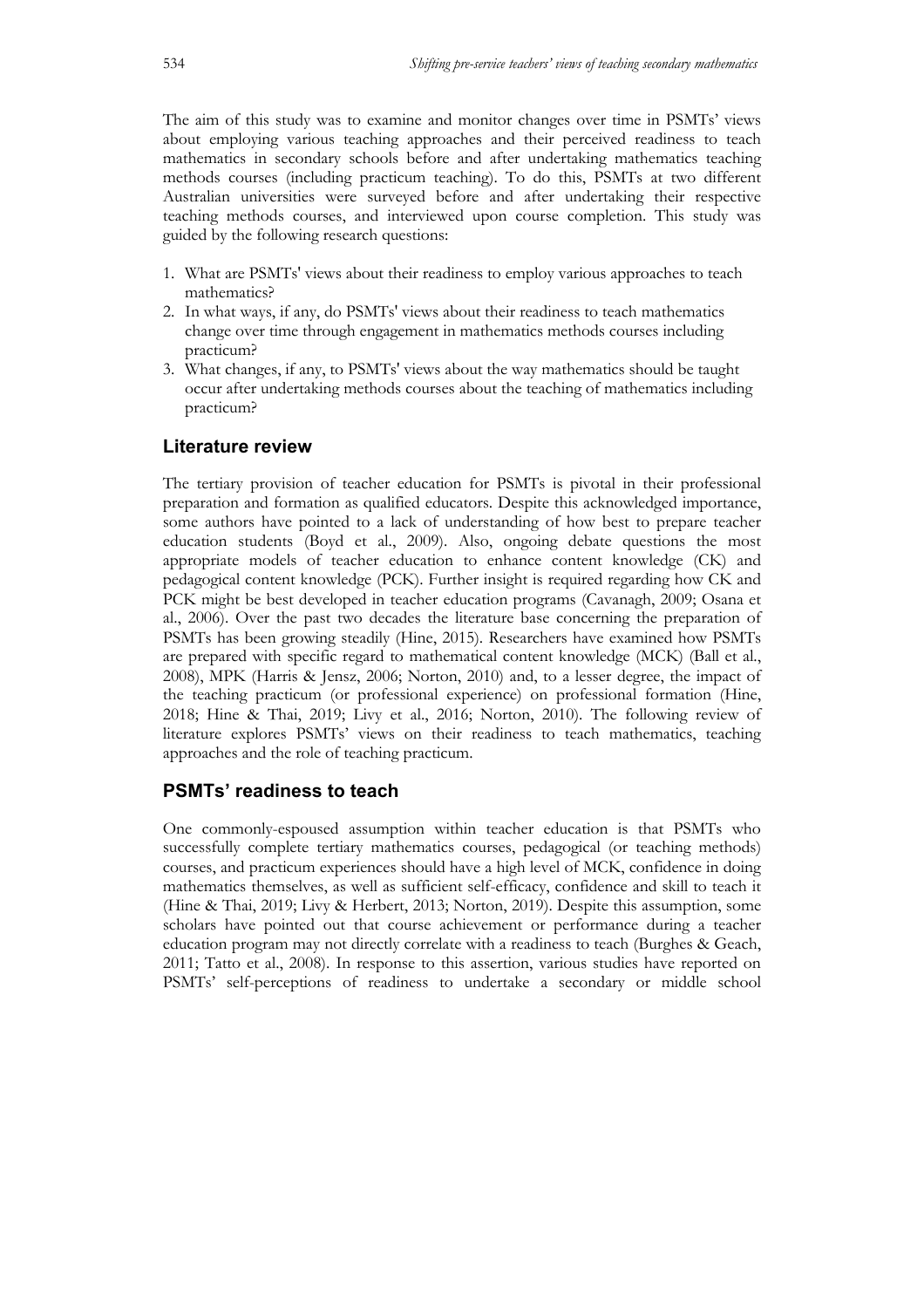mathematics teaching role (Hine, 2015; Hine, 2018; Hine & Thai, 2019; Norton, 2019). Overall, these studies indicate that a majority of participants feel prepared to successfully perform the secondary mathematics they are teaching and possess strategies to teach it.

However, PSMTs' self-reported claims of feeling ready, prepared or confident to teach or do mathematics are offset with various disclosures of not feeling ready, prepared or confident in certain aspects of these central tasks. For instance, Hine (2018) found that as many as half of the PSMT participants sampled disclosed they needed further training in the MCK and MPK required to teach even lower secondary mathematics and a much higher proportion of these participants considered they required additional training in upper secondary mathematics. Norton (2019) investigated the MCK, mathematics confidence and self-efficacy of 99 pre-service middle school mathematics teachers enrolled in a teacher education program, finding that even though the participants' MCK was not strong, they tended to overestimate their mathematical ability when expressing levels of confidence and self-efficacy. Collectively, these key findings suggest that assumptions of readiness to teach during teacher training or following graduation should be treated with caution.

## **PSMTs' teaching approaches and beliefs**

PSMTs often commence teacher education programs with strongly-held beliefs about learning and teaching of mathematics (Cavanagh & Garvey, 2013). However, Leaman and Flanagan (2013) claimed that teacher education programs do not challenge PSMTs' to reexamine their beliefs. These beliefs may typically be influenced by an *apprenticeship of observation* (Lortie, 1975), which describes the conceptions PSMTs develop about teaching as they observe and evaluate the work of teachers during their own time as students. However, as pointed out by Jao (2017), during this apprenticeship PSMTs do not reflect critically upon mathematics teachers' work, nor classroom events. Consequently, teacher education programs need to bridge the gap between pedagogical theory and practice, and to help PSMTs re-examine their beliefs about education through critical reflection (Feiman-Nemser & Norman, 2000; Leaman & Flanagan, 2013).

In addition to beliefs held about teaching, many PSMTs start their teacher education programs having been taught mathematics through traditional teaching approaches (Ebby, 2000; Jao, 2017). Such approaches have been described by Miller (2010, p. 15) to be where teachers "transmit facts, skills, and values to students" following a step-by-step, procedural format and using a textbook to support student learning. As a result of learning mathematics this way, PSMTs can be unfamiliar with alternative pedagogical approaches and tend to prefer to teach mathematics using teacher-centred lessons (Ebby, 2000). Some alternative approaches can include problem-based learning (e.g. Lambros, 2002; Savery, 2006) and inquiry-based learning (e.g. Hine et al., 2021; Li et al., 2010; Towers, 2010).

Swan (2005) investigated the beliefs and practices of secondary mathematics teachers in England, in order to develop and implement innovative professional development approaches. He found that while there were "... a number of teachers with widely differing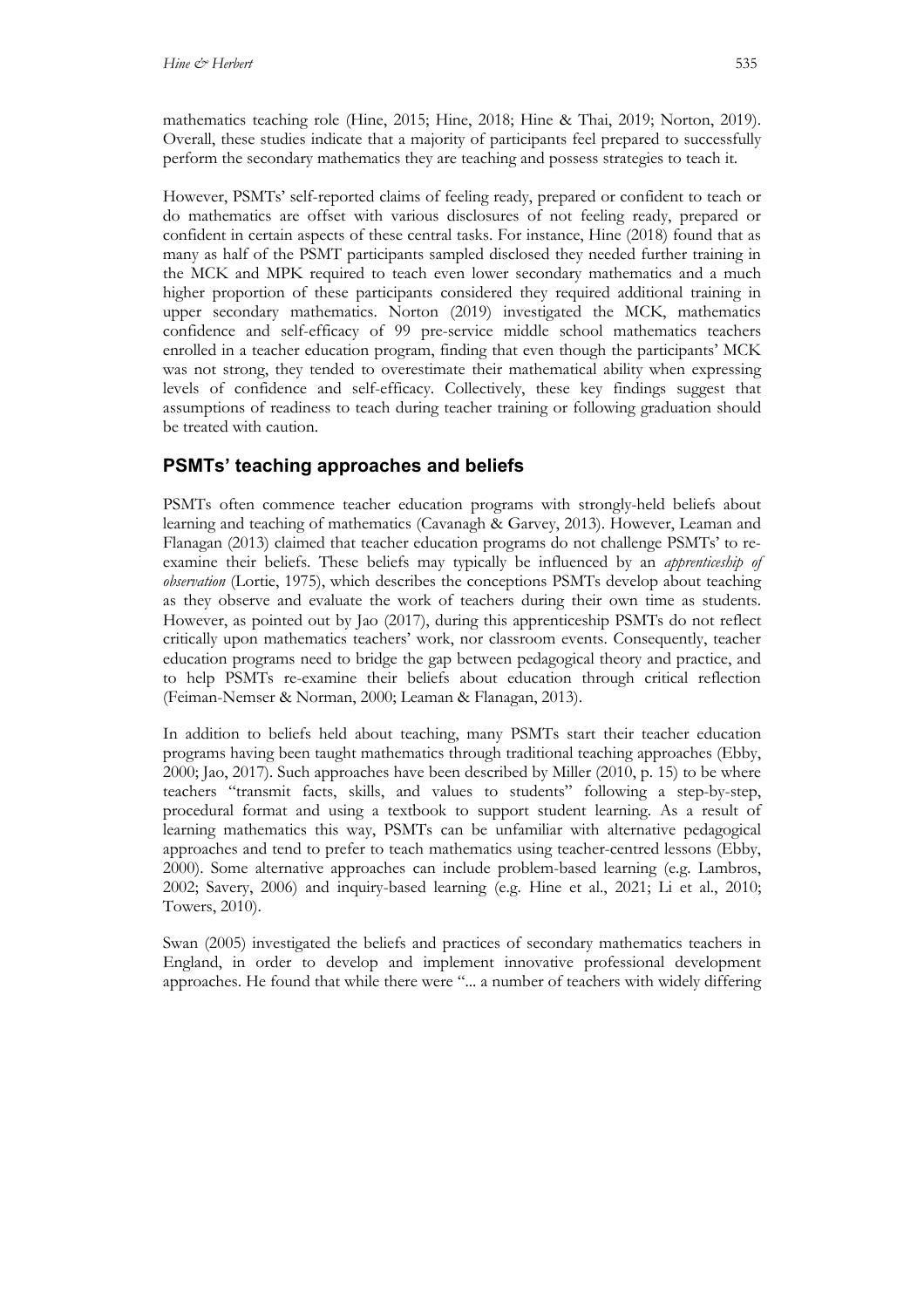beliefs in further education, the predominant practices in GCSE [General Certificate for Secondary Education] classrooms are almost entirely teacher-centred" (p. 69). Additionally, Swan noted that most of the participant teachers reported for various reasons they were constrained to teach mathematics in ways they did not believe. The reasons preventing teachers from implementing student-centred learning approaches included "...a perceived need for syllabus coverage, a lack of suitable resources, the social pressures of the F[urther] E[education] culture and a low expectation of GSCE students to take advantages of these approaches" (Swan, 2005, p. 65). While Ball (1988) maintained that mathematics teachers tend to teach in the way they were taught, other scholars have suggested that teachers' practices also directly influence the beliefs students in their classes hold about mathematics (McLeod, 1992; Mosvold & Fauskanger, 2014).

## **Practicum**

Scholars and educational advisors have noted that the physical and social settings in which pre-service teachers (PSTs) undertake the activity of learning to teach are an integral part of the learning that takes place within them (Le Cornu, 2012; Putnam & Borko, 2000; TEMAG, 2014). Many PSTs consider the professional experience (or practicum) to be a major influence in their teacher education and training (Allen & Wright, 2014; Goos, 2006; Smith & Lev-Ari, 2005). Indeed, practicum can help PSMTs influence the extent to which they feel prepared to teach secondary mathematics, and following critical selfreflection, to establish areas of strength and growth (Hine, 2018; Hine & Thai, 2019). Moreover, Hine (2018) noted that despite PSMTs' claims of feeling ready to teach (and, at the same time, claiming needs of further training in MCK and MPK), their participation in a practicum appears to have positively influenced their self-perceptions of readiness.

However, commentators have highlighted various concerns voiced by PSTs as they simultaneously straddle university pre-service programs and practicum experiences. For instance, PSTs have bemoaned inadequate training for challenges of the classroom (Goos, 2006), and perceived a mismatch between tertiary training and PSTs' classroom experiences (Shane, 2002). In particular, a number of scholars have underscored how PSTs have experienced difficulties when their university content and methods courses are not matched by the approaches found in their practicum school (Cavanagh & Garvey, 2012; Eames & Coll, 2010). As such, while PSTs are regularly exposed to progressive pedagogical approaches at university, they may not observe these approaches on practicum (Oleson & Hora, 2014), and may inadvertently have undesirable teaching practices reinforced (Maynard, 2001). Furthermore, the influence of the mentor teacher cannot be under-estimated (Livy et al., 2016, p. 169), wherein:

All mentor teachers should facilitate learning by guiding pre-service teachers when they are planning lessons; observing pre-service teachers teaching; providing feedback after the lesson; as well as modelling good practice when teaching primary mathematics lessons.

A mentor teacher who models only traditional approaches may be extremely influential in shifting PSMTs' views about the effectiveness of teaching approaches encouraged at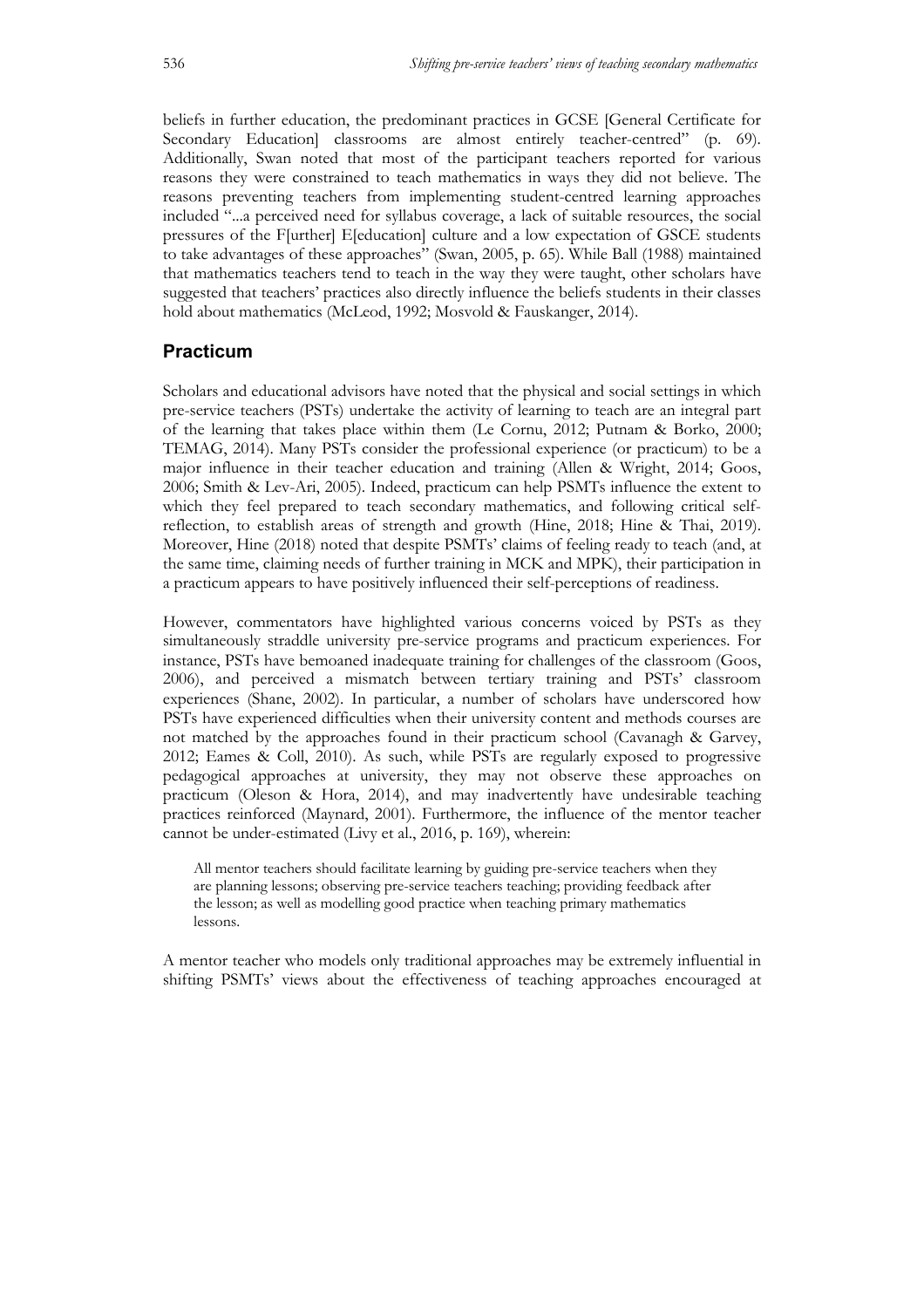university, shifting to more traditional teaching practices during practicum and as beginning teachers (Cavanagh & Prescott, 2007). Consequently, PSMTs may simply replicate the kinds of teaching approaches they received in their own schooling without carefully considering alternative approaches (Eames & Coll, 2010; Little & Anderson, 2016; Oleson & Hora, 2014).

## **Research design and method**

The participants in this study were PSMTs from two Australian universities, who were invited to complete two online surveys, and to participate in a single, semi-structured interview. According to Saleh and Bista (2017), online surveys in educational research have become a popular method of data collection because they enable quick responses and are more likely to have a better response rate than paper-based surveys. Interviews were selected as a method of data collection as they strive "to understand the world from the subjects' points of view, to unfold the meaning of people's experiences, to uncover their lived world prior to scientific explanations" (Kvale, 1996, p.1). Using the *Qualtrics* platform, pre- and post- surveys were constructed to identify changes in PSMTs' views about their readiness to teach mathematics as a result of their engagement in teacher education programs in mathematics teaching. Horizon Research (Weiss, Banilower, McMahon & Smith, 2001) had conducted similar research with in-service teachers, so their survey instruments were considered and adapted in the design of the online surveys for this study. The pre-survey consisted of five questions, with four of these directly matched in the post-survey. These four matching questions captured PSMTs' attitudes to mathematics; their readiness to teach it; approaches for teaching mathematics; and priorities for planning and teaching mathematics.

Participants were invited to take part in the survey before  $(N=61)$  and after  $(N=34)$  one course (i.e. 13-week semester) focused on mathematics teaching methods, and 14 agreed to be interviewed. These teacher education courses included many common features (see Appendix 2), but noteworthy differences in the number of practicum days. Participants from both universities were enrolled in either a Bachelor of Education or Master of Teaching program. At University A all participants attended 27 hours of face-to-face instruction (9 three-hour classes), whereas at University B some participants engaged in 33 hours of face-to-face sessions and others studied online. Appendix 2 shows a comparison of the curriculum content and assessment items for mathematics methods courses offered at each university. Before the data collection process commenced, the project was approved by a Human Research Ethics Committee at the university of each researcher.

This paper reports on a subset of the data from the surveys, focussing on Likert scale survey items related to PSMTs' views of teaching approaches (Question 4) and readiness to teach mathematics (Question 2) (see Appendices 3 and 4). Altogether 61 PSMTs completed the survey at the beginning of a mathematics method course – 31 from University A from a cohort of 36; and 30 from University B out of 54. For the postsurvey 15 PSMTs from University A and 19 PSMTs from University B completed the survey. 19 PSMTs completed both the pre-survey and the post-survey. Interviewees responded to the interview questions given in Appendix 1.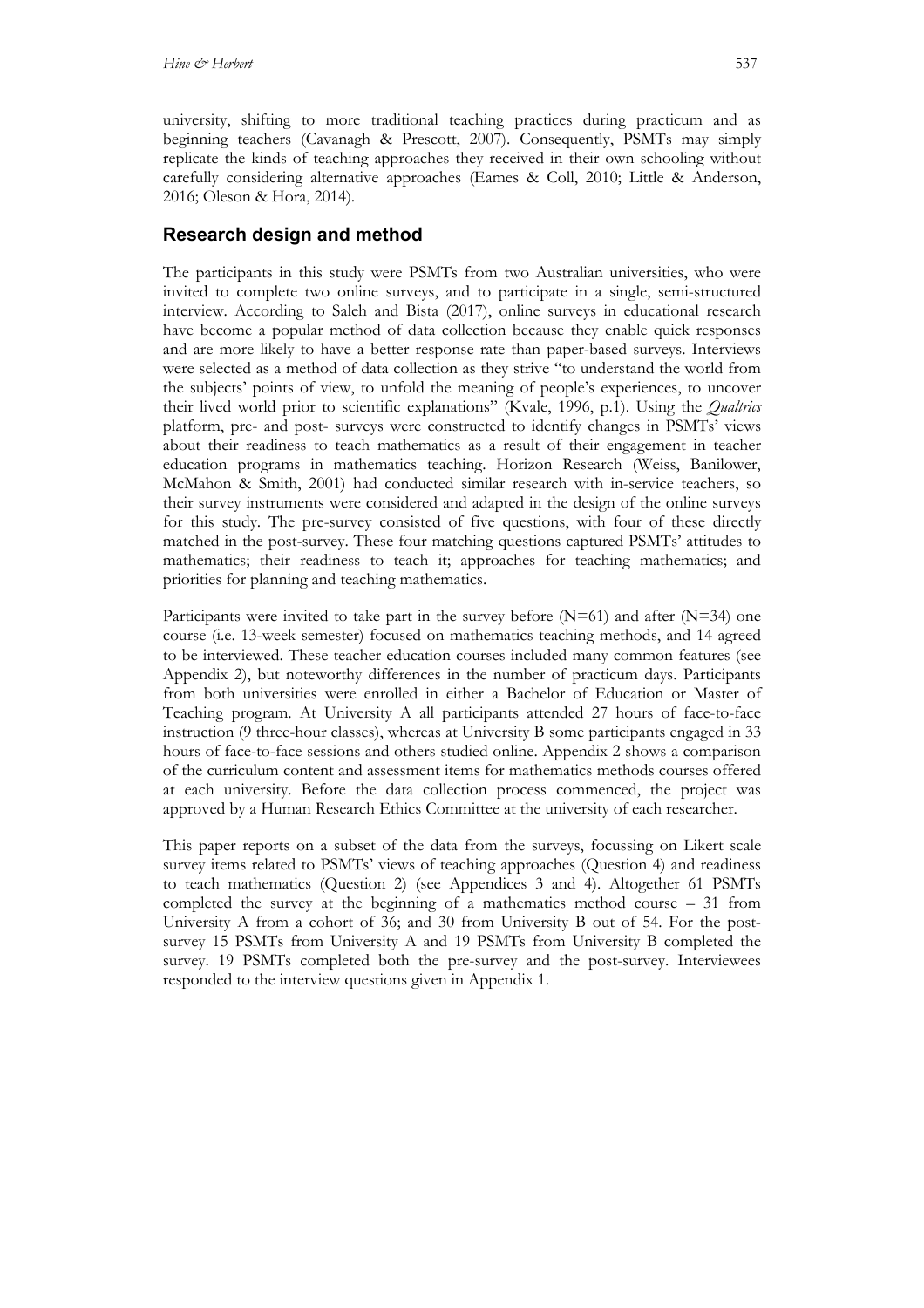#### **Data analysis**

Survey data were analysed using a statistical software package (Microsoft *Excel*). Pre- and post- data analysis allowed a comparison of PSMTs' responses to Question 2 and Question 4 before and after engagement in a mathematics methods course and a crossuniversity comparison of participants' intended use of classroom activities and their views about their readiness to teach secondary mathematics. Descriptive statistics, including means and standard deviations, were calculated for responses to each item from Question 2 (readiness to teach) and Question 4 (teaching approaches) from both the pre- and postsurveys. In addition, t-tests were conducted for each item with a significant p-value less than 0.05 ( $p<0.05$ ). These tests indicated when the item comparison is significantly different, thus providing insights into any differences between the universities' approaches to pre-service secondary mathematics teacher education.

Interview data were first transcribed by the researchers and then responses for each question were analysed for common themes. The researchers followed an analytical framework and guidelines offered by Miles and Huberman (1994), comprising three main components: data reduction, data display, and drawing and verifying conclusions. Each of these components, in turn, involved three main operations: coding, memoing, and developing propositions. After reading through the interview transcriptions, the researchers developed an *a posteriori* coding system and met virtually to discuss codes which could be applied to responses for each question. The researchers coded the transcripts and then met virtually to discuss similarities in their coding. Based on this discussion, consensus was reached and the inter-rater reliability was calculated as 91%. Memoing assisted the researchers to synthesise coded data so that recognisable clusters were generated around one general concept, e.g. *Growth in mathematical knowledge for teaching*  (MKT). Based on the coding and memoing processes, the researchers were able to generate propositions about connected sets of statements, reflect on the findings, and draw conclusions about the study.

## **Findings**

An analysis of the items related to readiness to teach in Question 2 and teaching approaches in Question 4 of the pre- and post-surveys, enabled comparison of the responses from each university at the commencement of their course and after their course (see Appendices 3 and 4). This analysis reveals any differences between students' responses according to location. The following results are interpreted to investigate this comparison and explore any differences. Since there were only 19 matched pairs of PSMTs, 10 from University A and 9 from University B, who completed both pre-survey and post-survey, results of a comparison have not been included.

#### **Quantitative data**

On Question 2, using a 5-point scale where the options ranged from 'Not at all prepared' (1) to 'Very well prepared' (5), the PSMTs were asked to respond to the question "How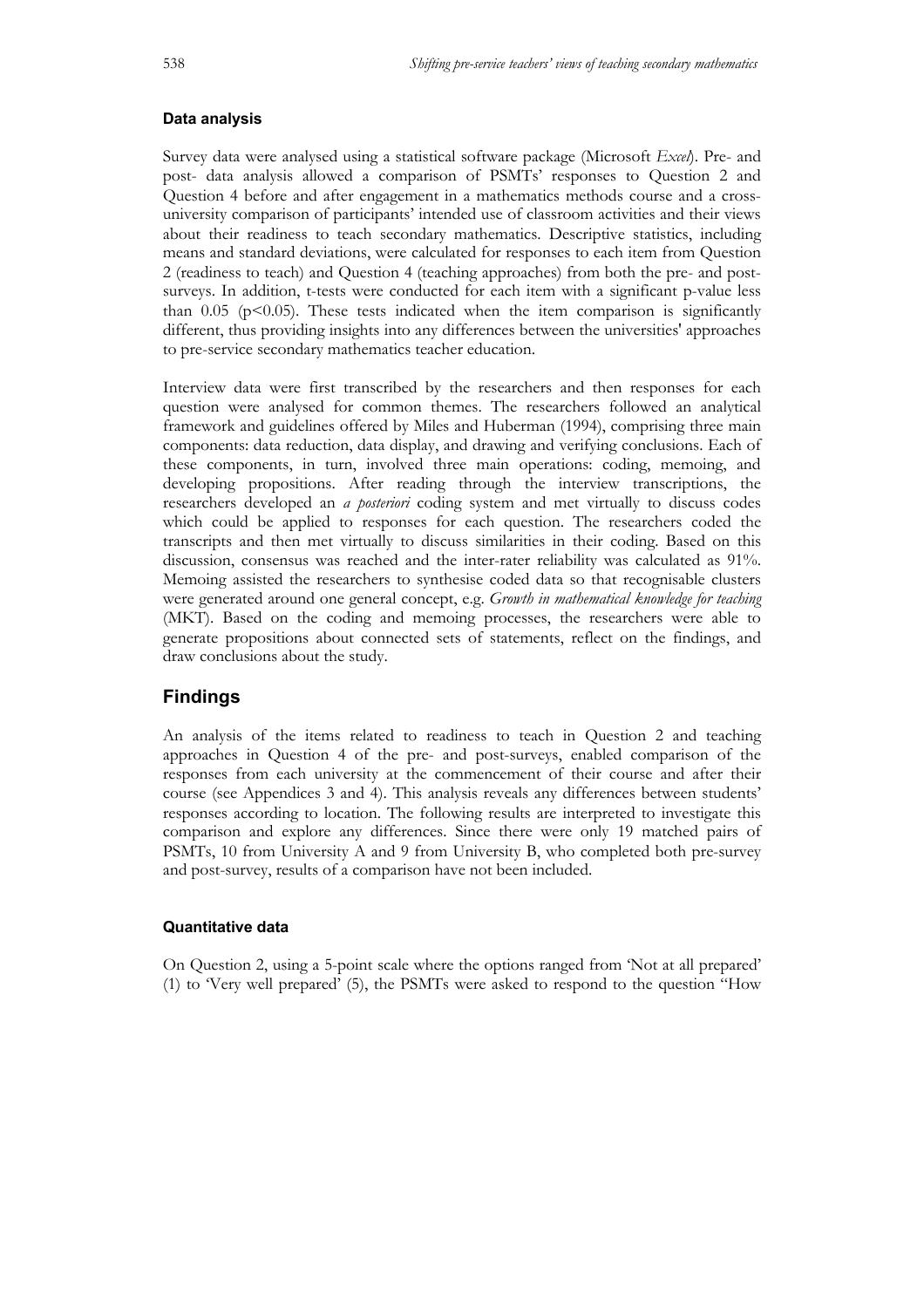well prepared do you currently feel to do each of the following in your mathematics teaching?" (see Appendix 3). For Question 4, also using a 5-point scale the options ranged from 'Never' (1) to 'Every lesson' (5), PSMTs indicated "How often do you think each of the following should be included in mathematics teaching/classes?" (see Appendix 4). Displayed in Appendices 3 and 4, are the items for each Question (Column 1), the means and standard deviations for the pre-survey instrument (Columns 2 and 3), the means and standard deviations for the post-survey instrument (Columns 4 and 5), and p-values of students' responses from both universities on the pre- and post-survey (Column 6).

The means of the responses to all items on the pre-survey for Question 2 and 4 are similar to the means for each item on the post-survey. The p-values for each item in Questions 2 and 4 all exceed 0.05, indicating that the comparison of the means of the pre-survey responses are not significantly different for these items on the post-survey. Consequently, there was no change in PSMTs' views about their readiness to teach mathematics (Q2), nor in their views about teaching approaches (Q4), before and after engagement in a mathematics education course.

#### **Qualitative data**

The interview findings have been arranged and summarised according to the questions asked of participants (Appendix 1).

#### *Growth as mathematics teachers*

All participants were able to outline at least one area they had experienced growth in since commencing a teaching degree. For the most part, participants' responses focussed on areas of mathematical knowledge (e.g. MKT, MCK), general pedagogy (Teaching using different approaches, Planning and preparation), and general education (Relationships with staff and students). The area of growth elicited most frequently by participants was that of MKT. To illustrate, one participant stated he had developed most in was:

My understanding of the content, like I know the content, but knowing how to explain it from the very basics and then scaffolding it up for the students ... you've got to start from the very beginning and scaffold your way up to whatever you want to teach them.

In a similar vein, another participant highlighted how he had grown in MKT but also in curriculum content knowledge (CCK):

I think [MKT and CCK is] the combination of having to know the content, having to know how to teach the content, having to know the curriculum, and not just for the years you teach. You've got to know how it flows ... from Year 6 right up to Year 12, and how students learn...

Other commonly expressed responses included teaching mathematical content using different instructional approaches (4 of 14), and learning how to plan and prepare lessons during practicum (4 of 14).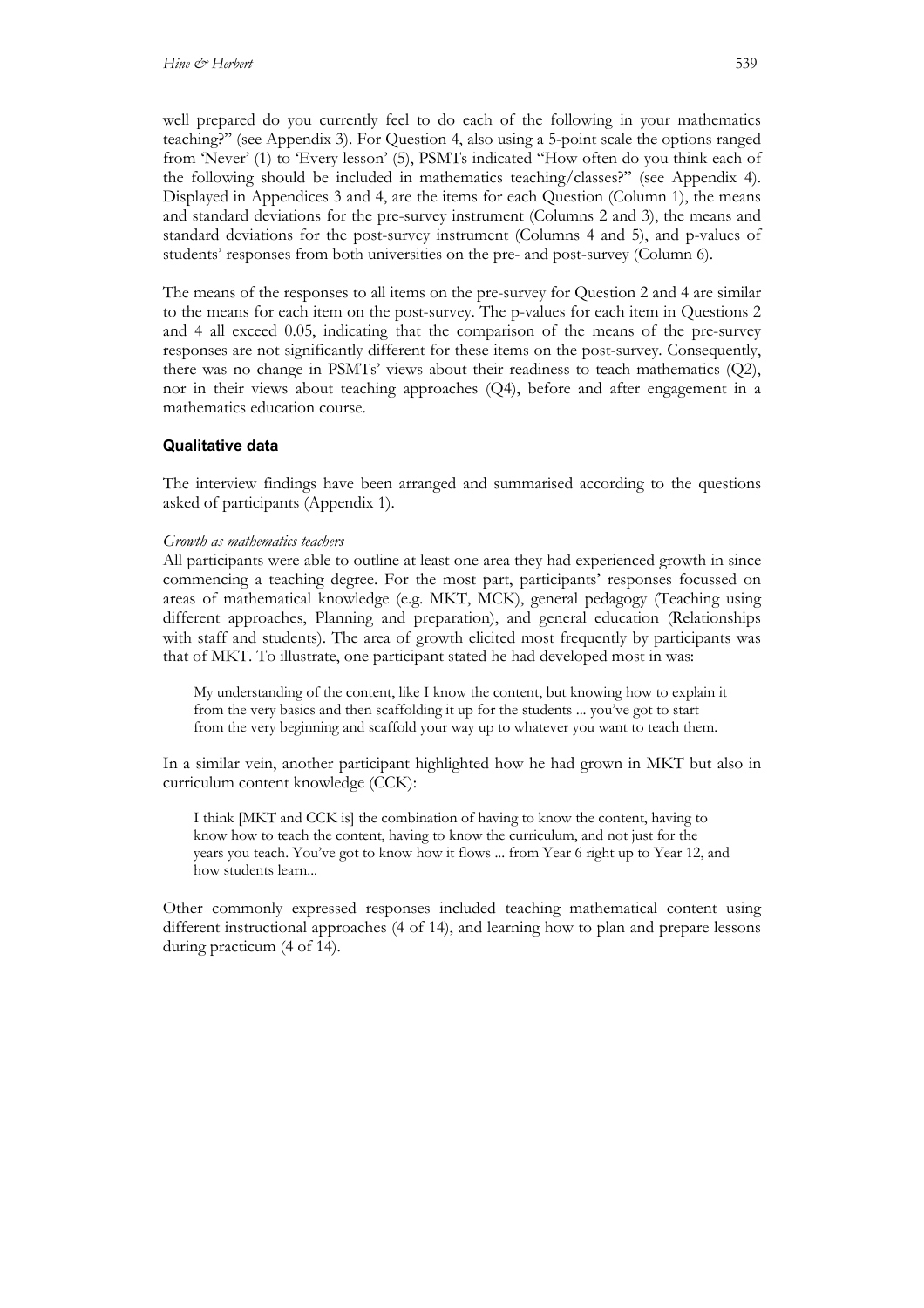| Code                                                                         | Relative frequency |
|------------------------------------------------------------------------------|--------------------|
| Mathematical knowledge for teaching                                          | 5 of 14            |
| Teaching using different approaches<br>Planning and preparation on practicum | 4 of 14            |
| Teaching for student understanding                                           | 3 of 14            |

Table 1: Responses to Question 1 (Growth as a secondary mathematics teacher)

#### *Readiness to teach mathematics*

A majority of participants expressed they did not feel ready to teach mathematics in terms of their MCK (9 of 14), their MPK (10 of 14), or both their MCK and MPK (8 of 14). To illustrate, one participant noted how he needed to develop both MCK and MPK:

I know I need to get more content knowledge, particularly in the upper school topics, and it's not just the knowledge, it's more about the understanding and being fluent in it, so I can actually teach the students well, and not just be on their level - I've got to be a step ahead of them.

In addition to these statements about the types of knowledge needed to feel ready, eight participants stated they felt ready to teach lower secondary school (i.e. Years 7-10) classes only. For instance, one participant stated:

I think I'm more ready to teach lower school; however, I want to develop my content knowledge more for upper school. It's not quite there yet for upper school I don't feel. For lower school, I feel confident - because it was such basic things, I knew the content and how to teach it really well. And [on practicum] when they asked questions I was able to quickly come up with the answer. So if I was [teaching Mathematics] Methods ATAR, maybe if they threw a question at me I wouldn't be as prepared.

Other areas where participants indicated they were not ready included: teaching lower level learners (3); providing a differentiated lesson to engage all learners (2); planning lessons  $(1)$ ; and CCK  $(1)$ .

Table 2: Responses to Question 2 (Readiness to teach secondary mathematics)

| Code                                            | Relative frequency |
|-------------------------------------------------|--------------------|
| Not ready - mathematical knowledge for teaching | $10$ of $14$       |
| Not ready - mathematical content knowledge      | $9$ of 14          |
| Ready to teach lower secondary only             | 6 of 14            |
| Not ready - teaching lower level learners       | $3$ of 14          |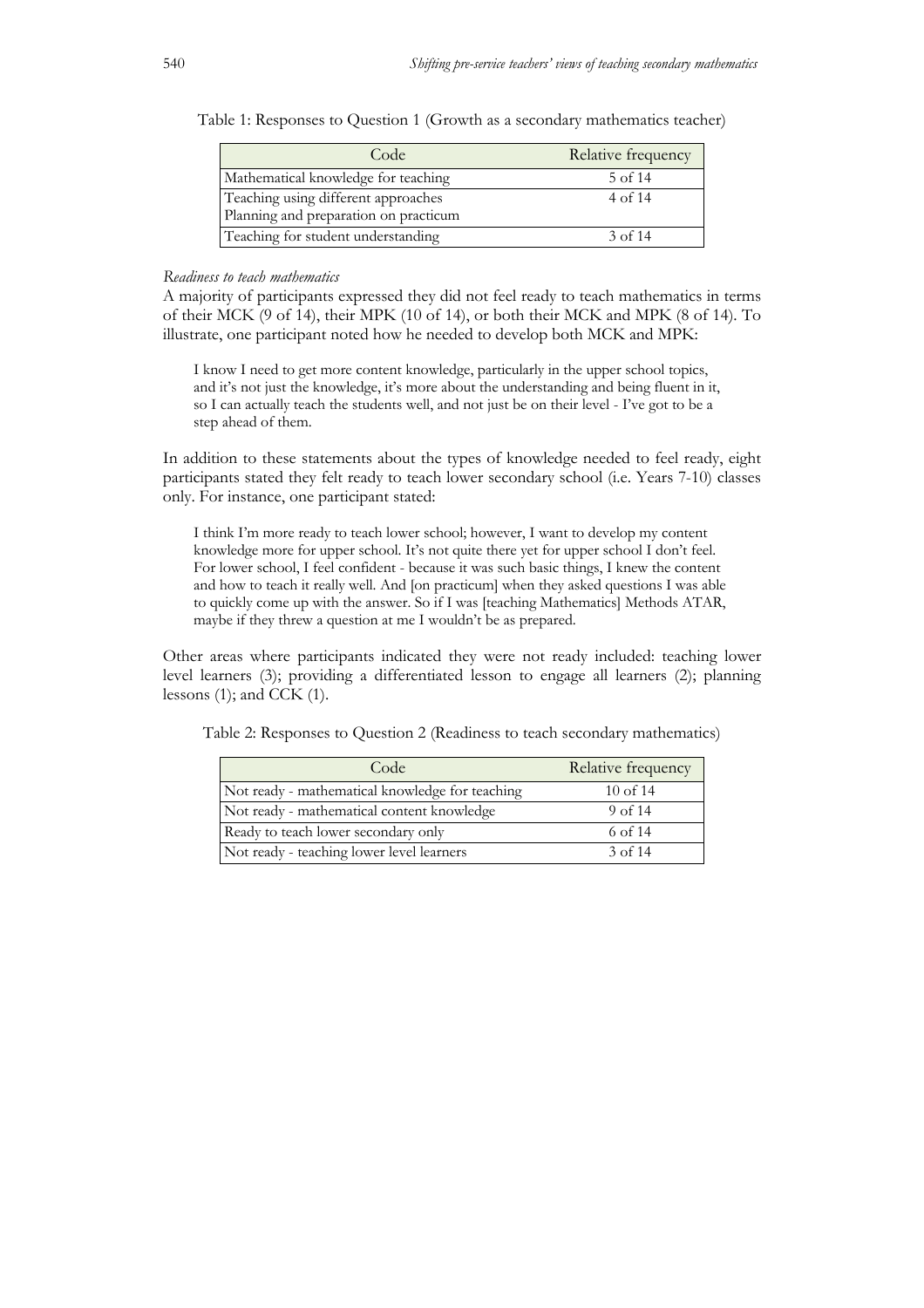#### *Changing views*

Table 3: Responses to Question 3 (Changing views of mathematics teaching)

| Code                                             | Relative frequency |
|--------------------------------------------------|--------------------|
| Teaching approaches                              | $9$ of 14          |
| Students' negative attitudes towards mathematics | $5$ of 14          |
| Educational change; Assessment                   | $2$ of 14          |
| Streaming; Complexity of teaching                |                    |
| Real-world applications                          | $1$ of 14          |
| Efforts put forth by teachers                    |                    |

All participants were able to identify at least one aspect of their views about teaching and learning mathematics that had changed since commencing the course. Nine participants expressed how their views regarding teaching approaches had changed, supporting their statements with recent practicum experiences. To commence, one mature-aged participant noted how

[when I was ] at school 25-30 years ago, ... I had this mindset that that's how teaching is, very teacher-centric, ... so now it's changed, and I'm starting to question that approach and to see that I'm becoming more student centric.

In a similar vein, another participant expressed a growing awareness of the complexity of teaching mathematics, stating:

I believe that you come into this degree or profession expecting it to be like sitting in a classroom and writing down equations and giving the answer and stepping through your working ... you don't think about the progression of lessons, the marking side of things, the actual teaching - the way you teach a student who doesn't understand it in the way you understand it. I think it's a lot more deep and broad that you ever expect it to be when you first start.

Approximately one-third of the interviewed participants (5 of 14) mentioned that their views had changed about how to deal with students who held a negative view of mathematics. For example:

Students who have a dislike of mathematics, and they're coming in with a pre-conceived idea that 'My mum and dad didn't like maths, my sister didn't like maths, I'm not going to like maths ... so changing that for them is probably the hardest part.

Another participant suggested:

Making sure you give good feedback, positive feedback, and creating that classroom where you inspire students to want to learn mathematics. Because you get a lot of them who - T'm not good at maths' - they've been told from a young age they're not good at maths, you don't have a 'maths brain', which we know is silly. So, building that classroom environment where you can include all the students and make them motivated to learn maths.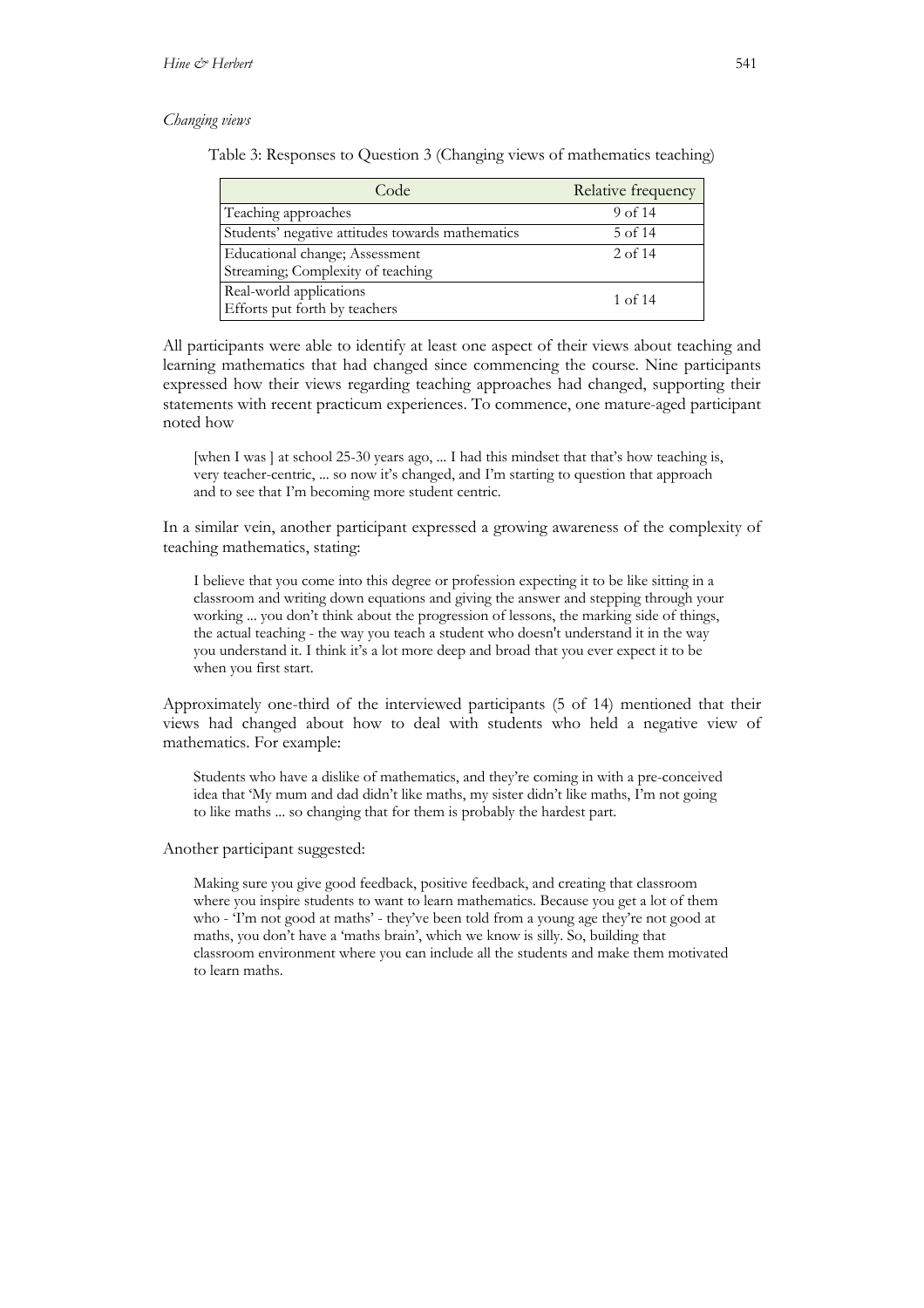Additional testimony about participants' changing views focused on assessment (2); the complexity of teaching (2); ability streaming (2); and educational change (2). The use of real-world applications within lessons (1) and acknowledging the effort put forth by teachers (1) were also stated.

#### *Improvements*

All participants identified at least one area of their professional teaching which could be improved, with most acknowledging that some or various aspects of their teaching approaches required improvement (Table 4). For the most part, participant testimony focused on finding additional or better ways to explain concepts to students. To illustrate, one participant outlined how his greatest change was:

Definitely not teaching to the book, [but] teaching to the judging standards in your program instead, was a big thing my mentor teacher told me. They're handy for questions and stuff, but don't follow the book. Follow the judging standards and the program you've created for your semester or for your term.

This quote also demonstrates the influence of the mentor teacher in directing change.

Another participant spoke of how he needed to adjust his lessons to accommodate for students working well below their year level. He noted that for these students, he needed:

More experience … [in] engaging students in Year 7 and Year 8 who are still at a primary school level of mathematics, and being able to teach those fundamental skills as well as link it to the current concepts so that they're not left behind.

A third participant recalled how his explanations could be improved, especially with regards to helping students make mathematical connections across the domains of number, algebra and geometry:

Showing kids in all those aspects, rather than 'This is how I learn it, this is the way that makes sense to me, this is how I'm going to teach it'. So, bringing it back to all of them, so having that fluency and understanding of that concept to be able to understand it in the three of them [domains], and being able to portray that to students ... I'm a very visual learner, so geometry works for me and I'll fall back to that rather than showing kids with numbers and algebra.

Five participants mentioned specifically they wished to improve or consolidate aspects of their MCK, in particular that content knowledge required to teach upper school courses well (e.g. methods, specialist).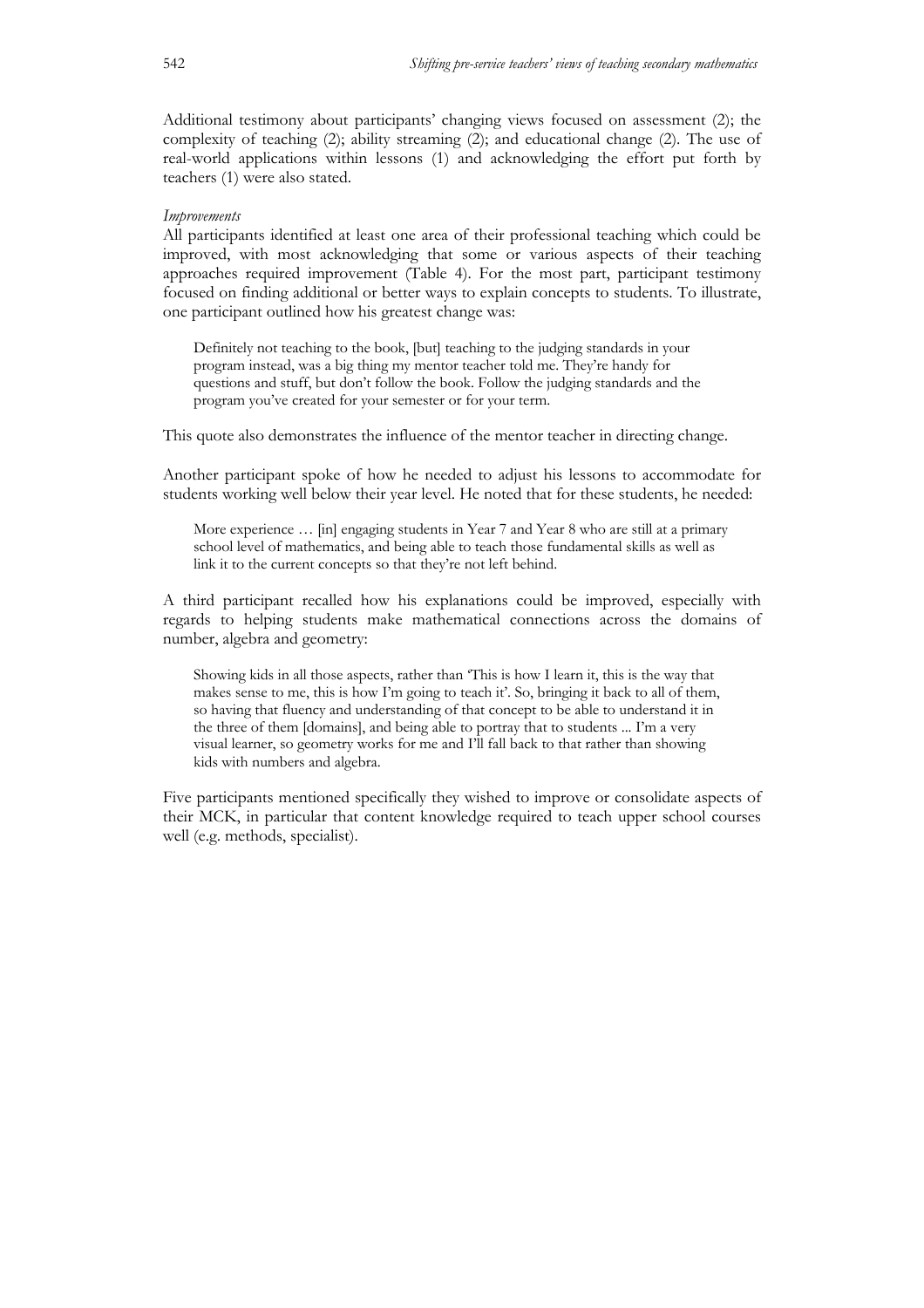| Code                                          | Relative frequency |
|-----------------------------------------------|--------------------|
| Teaching approaches                           | 8 of 14            |
| Mathematical content knowledge - upper school | 5 of 14            |
| General pedagogy                              | 4 of 14            |
| Behavioural management                        |                    |
| Curiculum content knowledge                   | $2$ of 14          |

Table 4: Responses to Question 4 (Areas for improvement)

## *PSMTs' views about the best methods to teach mathematics*

Participants offered a variety of opinions on what they felt are the best methods to teach secondary mathematics (Table 5). To commence, four participants shared that didactic approaches were the best method to be used with lower secondary school and upper secondary school classes. One participant outlined such an approach as

So with chalk and talk and the 'I do, you do, we do' where you're ... walking through with the students how to approach a problem, you get to do it together with a bit of class discussion ... you give them the opportunity to do it themselves and bring it back...it's more worthwhile than doing individual questions in a chapter rather than the stereotypical lessons ... write down the notes from the chapter ... spend the rest of the lesson doing questions in the chapter, and (a) it burns out the kids … (b) it's just very repetitive.

Table 5: Responses to Question 5 (Best methods to teach mathematics)

| Code                               | Relative frequency |
|------------------------------------|--------------------|
| Didactic teaching approaches       | 4 of 14            |
| Collaborative learning approaches  |                    |
| Adapt methods to the class         |                    |
| Pedagogy - lower secondary methods | 3 of 14            |
| Inquiry-based learning             |                    |
| Individual differences catered for | 2 of $14$          |

Three participants suggested specific pedagogical methods for teaching lower school students for mathematical learning. As an example, one participant described a typical lower school lesson in her day:

I found for my classes ... to set four lessons in one. So, you do a routine thing ... they'll come in, they'll sit down, they'll do their mental maths, they've got their revision questions on the board they have to finish. That's the first 15 minutes. The next 15 minutes is where you'll explain something or you do an activity with them. Not necessarily revising, but adding on to what they know now. And then the third activity would be a game that they would do, and then the final activity would be bookwork or a worksheet or something. But that's to keep them engaged ... they knew they couldn't go and do something else, because they knew there was something else next, there was always something that they had to do.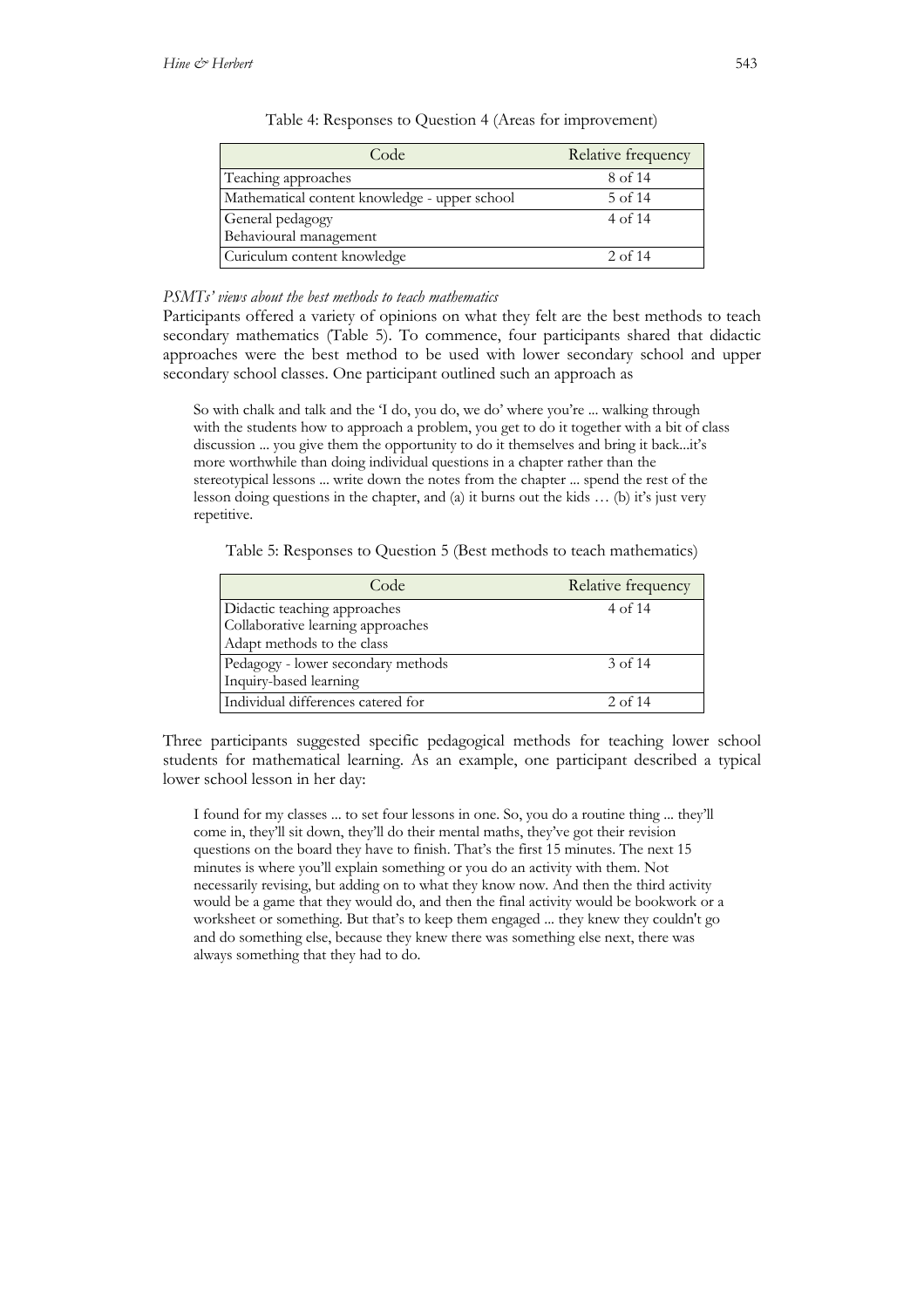As tabulated in Table 5, a number of participants mentioned that other best methods of teaching mathematics included collaborative learning approaches (4); adapting teaching methods to the class (4); inquiry-based learning (3); and catering for individual differences  $(2).$ 

The final question gave participants an opportunity to share any final thoughts before the interview concluded. While four participants did not add anything further, others gave a variety of responses. The most commonly offered response was that participants required a better understanding of how to teach remedial learners in lower secondary classes (3 of 14). Building on his response from Question 4 (see above), one participant drew attention to how he would like to

Have that Year 5, 6, 7 content understanding and content delivery to able to cater for those kids who are struggling is definitely something ... just because you're not always going to get a school where all the classes streamed, especially Year 7 classes.

The sentiments of this response were echoed by two other participants; the final thoughts of seven other participants are summarised in Table 6.

| Code                                | Relative frequency |
|-------------------------------------|--------------------|
| Remedial learners - lower secondary | 3 of 14            |
| Non-traditional approaches          |                    |
| Student engagement                  |                    |
| Calculator PD needed                |                    |
| Assessment                          | 1 of 14            |
| Mathematical pedagogical knowledge  |                    |
| Teacher-student relationships       |                    |
| General pedagogy                    |                    |

Table 6: Responses to Question 6 (Final comments)

## **Discussion**

Survey data analysis did not indicate a significant change in the way PSMTs from either university viewed their readiness to teach secondary mathematics. Consequently the conundrum we faced was to attempt to unpack the reasons why this was the case. Firstly, like Norton (2019) we found that at the commencement of their secondary mathematics education studies the PSMTs at both universities considered themselves to be 'somewhat prepared' to undertake the teaching activities listed in Survey Question 2. In the postsurvey the PSMTs reported that they were still only 'somewhat prepared' to employ these activities in their teaching, so it appears that the strongly-held beliefs at the commencement of their study of secondary mathematics education had not been sufficiently examined or challenged (Leaman & Flanagan, 2013). It can be seen in Appendix 2 that the content of both courses is similar, with a reliance on published research in mathematics education in the design of the courses at both universities. These courses were designed and prepared independently from each other. The main difference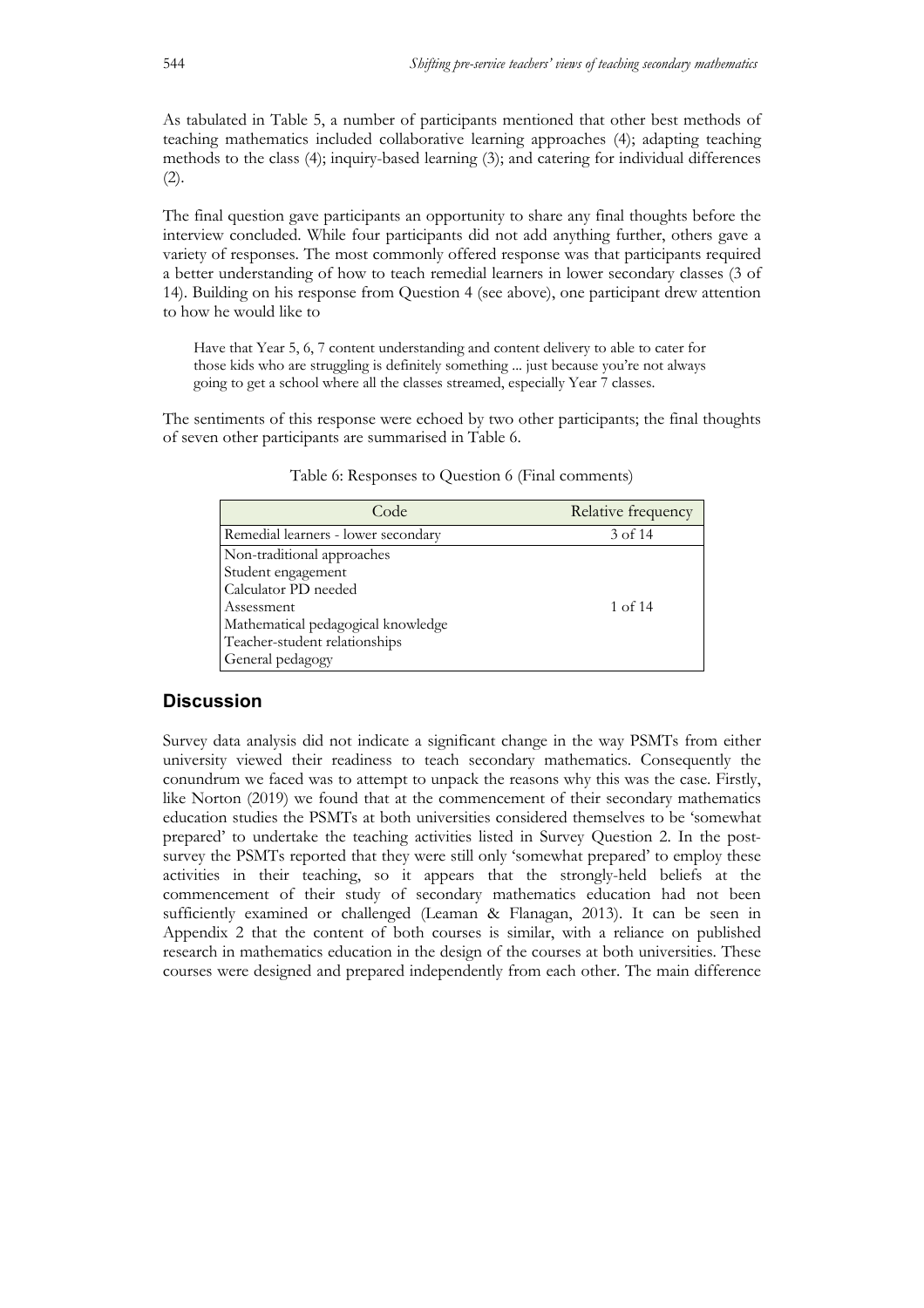between the courses was the length of the time the PSMTs spent on practicum (a difference of 35-40 practicum days, depending on University and degree).

If practicum is considered to be fundamentally important in the preparation of PSTs (Le Cornu, 2012), it was surprising to find that the PSMTs at both universities held approximately the same views about readiness to undertake the teaching of mathematics after engagement in secondary mathematics education. The only statistically significant differences occurred on two items: 'Introduce content using open-ended problems or investigations' in accordance with the findings of Lambros (2002). PSMTs from University B were less likely than PSMTs from University A to introduce content in this way (p=0.034); and 'Complete reflections on learning' where PSMTs from University B were more likely to employ reflections on learning  $(p=0.028)$  as suggested by Feiman-Nemser and Norman (2000) and Leaman and Flanagan (2013). It might have been expected that there would be greater differences given University A's much longer practicum component.

Why then was there very little difference between the survey results for the universities? Perhaps the primary focus on practicum is on classroom management, and PSMTs became more aware of the challenges involved in this aspect of teaching over the content and approaches to teaching mathematics (Goos, 2006; Putman, 2009). Another consideration is the prevailing school culture about teaching mathematics (Cavanagh & Prescott, 2007). What approaches to teaching mathematics did they observe and attempt to emulate? Is the difference between the approaches espoused by the university courses in some way at odds with their practicum? The interview responses shed some light on these questions.

Table 2.28 from the *2000 National Survey of Science and Mathematics Education* report (Weiss et al., 2001) showed the percentage of mathematics teachers in eligible schools (Appendix 5) indicating whether they were either 'fairly well prepared' or 'very well prepared' for each task. Some of these items were included in the surveys completed by PSMTs. Together the tabulated data in Appendices 3 and 4 indicate that the PSMTs in this study were much less likely to engage in the activities listed in Appendices 5 and 6 than the teachers from the Horizon report (Weiss et al., 2001).

The aim of this study was to explore PSMTs' views about the best approaches to teach mathematics, and to discern any changes in these views before and after undertaking mathematics teaching methods courses (including practicum teaching). During their university studies, PSMTs at both universities were exposed to a range of innovative research-based practices for teaching mathematics. In our quantitative analysis we found little evidence of change in their views. Apparently university study has done little to challenge these views. The way PSMTs see mathematics taught on practicum and their own previous experience of learning mathematics reinforce their hard-to-shift views on the way mathematics should be taught (Ball, 1988; Cavanagh & Garvey, 2012; Ebby, 2000; Jao, 2017; Leaman & Flanagan, 2013). University courses need to do more than just expose PSMTs to alternative approaches to teaching mathematics.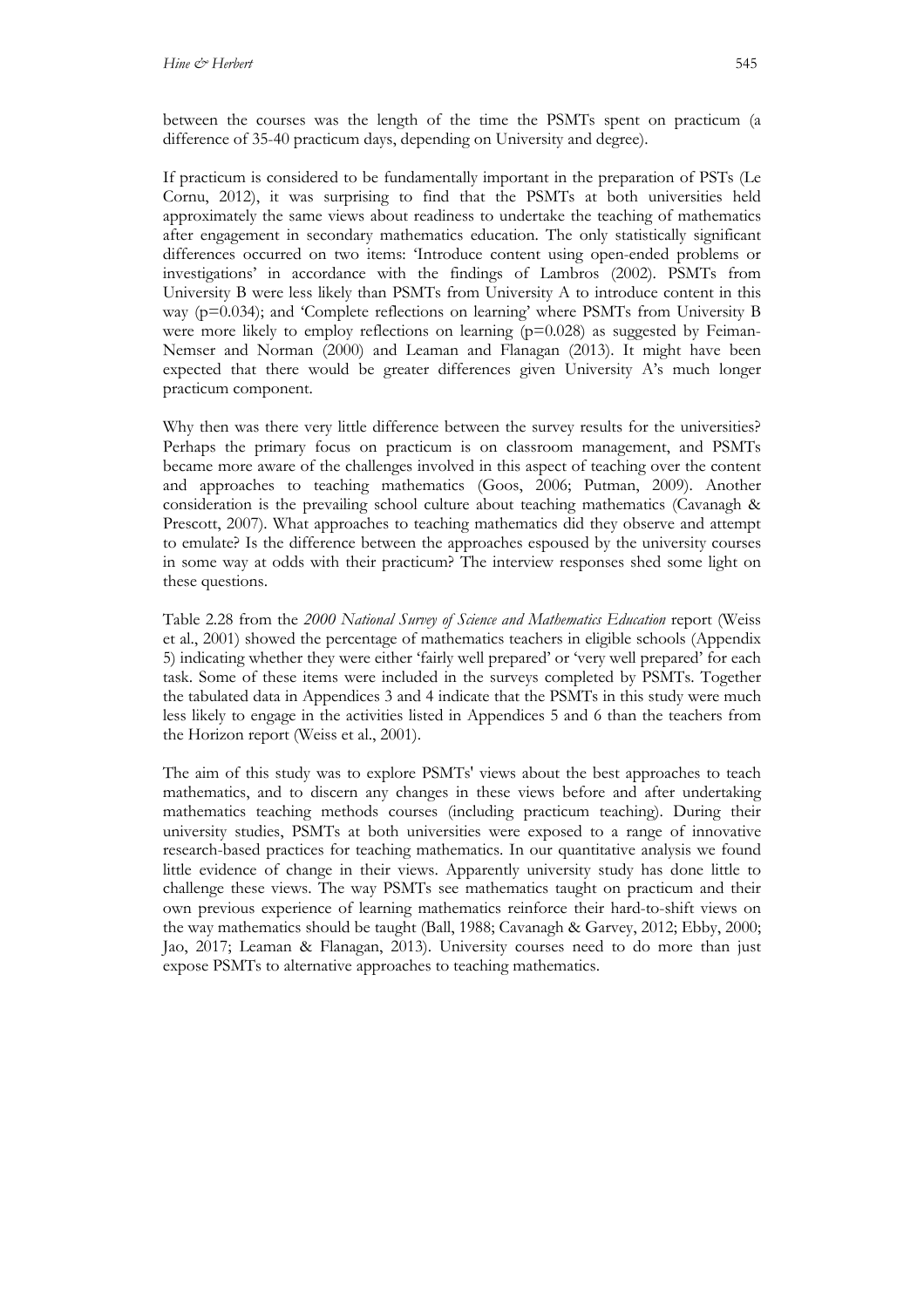Future improvements to university courses may include an intentional focus on shifting views of the teaching and learning of mathematics, rather than leaving it to the PSMTs to notice and question the difference between university study and practices they see during practicum. Further research is required into the design of university courses to embed strategies that challenge these strongly held pre-conceptions of mathematics teaching and better support PSMTs whilst on practicum. Perhaps partnerships with mentor teachers, PSMTs and university educators to co-plan some lessons may provide the necessary support, in the way that previous research has shown the effectiveness of teachers working in peer learning teams with the support of a university educator in building teachers' knowledge of mathematical reasoning (Herbert & Bragg, 2021).

A qualitative analysis revealed that for the most part, interviewed PSMTs indicated that they were not ready to teach secondary mathematics. According to their testimony, a majority of PSMTs expressed not feeling ready (or prepared, or confident) in their MPK and MCK (especially in teaching senior secondary content). Nearly half of those interviewed emphasised feeling ready to teach only lower secondary classes. These findings accord with those identified by researchers (Hine, 2018; Hine & Thai, 2019; Weiss et al., 2001; Norton, 2019). PSMTs from University A did not appear to consider themselves more ready to enact the teacher actions listed in the survey than students from University B, despite a substantially longer practicum experience. Such findings underscore past claims that course achievement or performance during a teacher education program may not directly correspond with a readiness to teach (Burghes & Geach, 2011; Tatto et al., 2008).

Despite these concessions of not feeling ready to teach mathematics, all interviewed PSMTs were able to outline at least one area where they had experienced professional growth since commencing their course. Commonly stated experiences of growth were grounded in the domains of teaching (e.g. MKT; Teaching using different approaches; Teaching for student understanding) and planning (Planning and preparation on practicum). Various authors have pointed to the centrality of teaching methods courses in improving PSMTs' self-efficacy, confidence and skills base in teaching mathematics (Hine & Thai, 2019; Livy & Herbert, 2013; Norton, 2019). At the same time, PSMTs' selfreported experiences of growth (and future areas of growth) during practicum is also well supported by scholars (Allen & Wright, 2014; Hine, 2018, Hine & Thai, 2019).

Findings from this research project have significance and benefits for the broader community, the participants themselves, people with whom the participants identify, and researchers. They contribute to a deeper understanding of beginning teachers' views about the nature and teaching of mathematics. Through this deeper understanding of the specific needs of teachers as they transition from university to schools, this study has provided insight into the comparative roles of initial teacher education and schools in fostering the development of the necessary skills, attitudes and knowledge needed for teaching mathematics.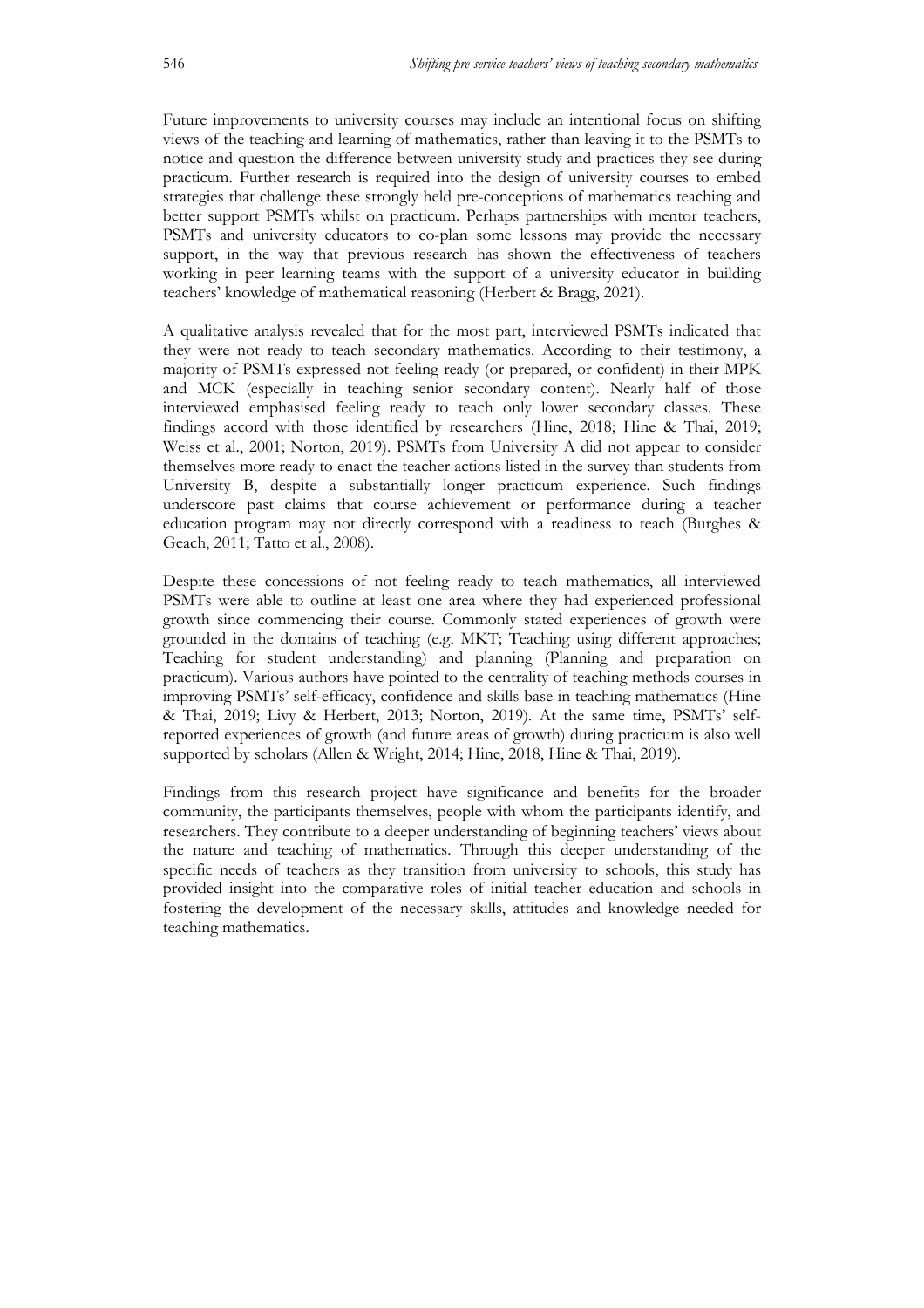## **Conclusion**

These findings indicate that for PSMTs in two universities, engagement in one teaching methods course appears to have had little impact on their views regarding particular teaching approaches for mathematics in secondary schools (Norton, 2010). Perhaps one teaching methods course is insufficient to change PSMTs' strong, hard-to-shift views based on their own mathematics learning experiences at school (Cavanagh, 2009; Cavanagh & Prescott, 2007). PSMTs are required to have a proven background in mathematics, so they have been successful in learning mathematics from the traditional teaching approaches they had experienced. Perhaps they consider from their own successes in learning in this way, that the traditional approach is the best way to teach mathematics (Cavanagh & Garvey, 2012; Oleson & Hora, 2014). Also, interviewed participants identified various aspects of mathematics teaching they required further training in, including: learning more general pedagogical and behavioural management strategies, being exposed to different teaching approaches, and consolidating both their MCK (especially for upper school courses) and MKT.

Although both courses emphasise reflective practice and attention to State curricula, there are other differences to note. University A's description of content foregrounds lesson planning in preparation for practicum, whereas lesson planning is not mentioned in the description of the curriculum for University B. The differences between the universities on more progressive teaching approaches related to investigations and reflection may be explained by the great difference in the number of practicum days and mentor teacher influence whilst on practicum (Little & Anderson, 2016; Livy et al., 2016). The substantially greater number of practicum days may have influenced University A's PSMTs' perceptions on various teaching approaches and subsequently incorporated these perceptions into their views of how often innovative practices should be used (Eames & Coll, 2010). Further research is needed to explore the influence of practicum and mentor teachers on PSMTs' approaches to teaching mathematics.

There are some acknowledged limitations associated with this research. First, the pre- and post-survey items were not paired according to each participant, which limited the extent to which any changes in PSMTs' views could be tracked over time. Second, the survey instrument contained items focused solely on discerning PSMTs' teaching approaches in secondary mathematics. In this way, the instrument did not account for a variety of factors which could foreseeably influence PSMTs' views on teaching, including: the mentorship of a practicum teacher, the instructional guidance of a teacher educator, and the content contained within mathematics content courses.

To conclude, the researchers maintain that teacher education programs are important to the teaching profession. It is an essential part of PSMTs' educational experience that they reflect on their readiness to assume a full-time teaching position with particular regard to their professional training. Based on PSMTs' shared views about the teaching approach(es) they plan to use in a secondary mathematics classroom, university teaching staff are in a unique position to implement change within current educational programs offered.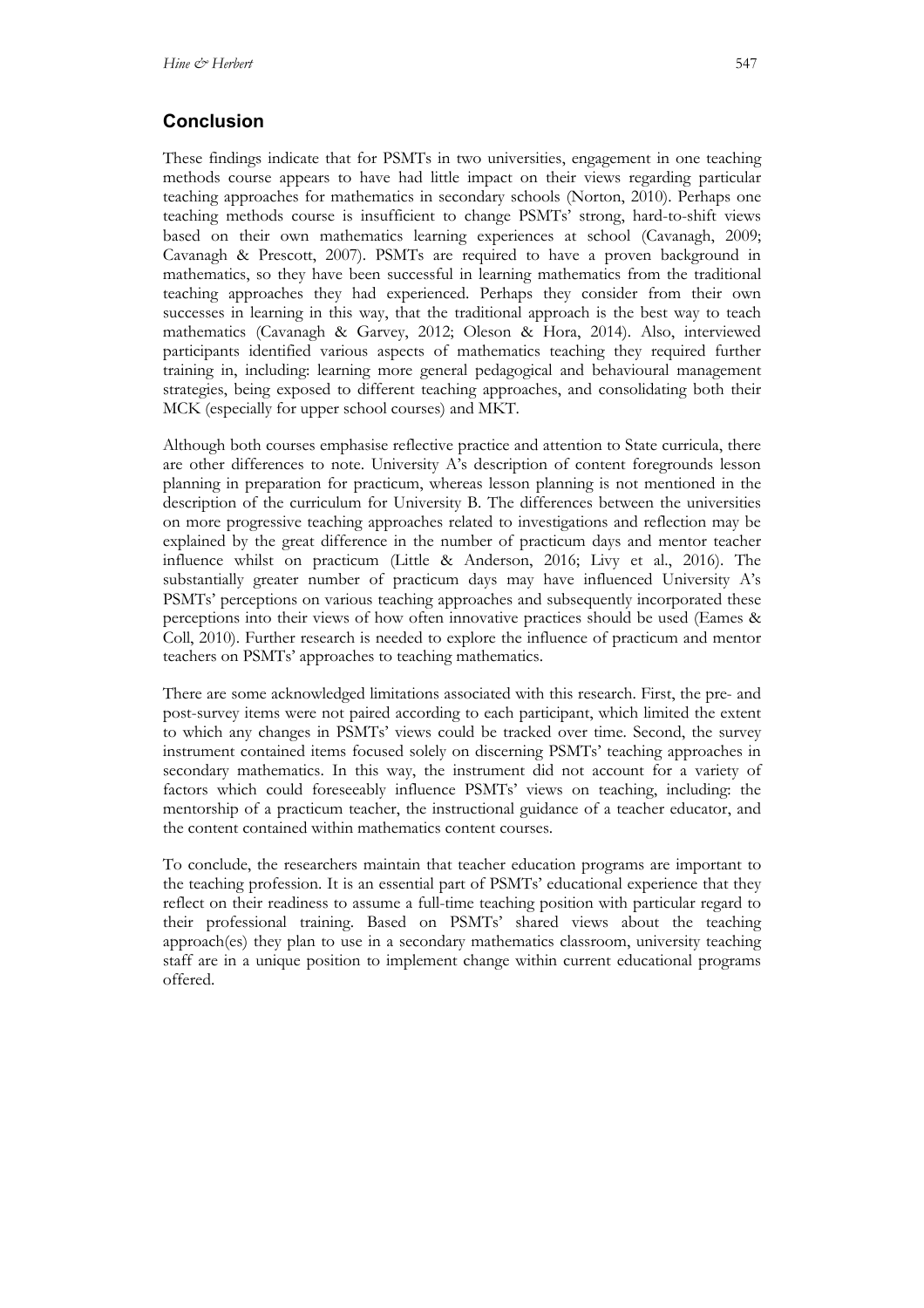### **References**

- Allen, J. M. & Wright, S.E. (2014). Integrating theory and practice in the pre-service teacher education practicum. *Teachers and Teaching*, 20(2), 136-151. https://doi.org/10.1080/13540602.2013.848568
- Ball, D. L. (1988). *Unlearning to teach mathematics. Issue Paper 88-1*. National Center for Research on Teacher Education, Michigan State University, USA. *For the Learning of Mathematics, 8(1), 40-48. https://flm*journal.org/Articles/8A1F52BC52C3B03DF47723802C7D9.pdf
- Ball, D. L., Thames, M. H. & Phelps, G. (2008). Content knowledge for teaching: What makes it special? *Journal of Teacher Education*, 59(5), 389-407. https://doi.org/10.1177/0022487108324554
- Boyd, D. J., Grossman, P. L., Lankford, H., Loeb, S., Michelli, N. M., & Wyckoff, J. (2006). Complex by design: Investigating pathways into teaching in New York city schools. *Journal of Teacher Education,* 57(2), 155-166.
- Boyd, D., Grossman, P., Lankford, H., Loeb, S. & Wyckoff, J. (2009). Teacher preparation and student achievement. *Educational Evaluation and Policy Analysis*, 31(4), 416-440. https://doi.org/10.3102/0162373709353129
- Burghes, D. & Geach, R. (2011). *International comparative study in mathematics training: Recommendations for initial teacher training in England.* Berkshire, UK: CfBT Education Trust. https://www.educationdevelopmenttrust.com/EducationDevelopmentTrust/files/b8/b899a6a5- 5285-4563-846d-dc88e095b24f.pdf
- Cavanagh, S. (2009). Majoring in math not always a classroom plus. *Education Week,*  29(13), 14-15. https://www.edweek.org/policy-politics/majoring-in-math-not-always-aclassroom-plus/2009/11
- Cavanagh, M. S. & Garvey, T. (2012). A professional experience learning community for pre-service secondary mathematics teachers. *Australian Journal of Teacher Education*, 37(12), 57-74. https://doi.org/10.14221/ajte.2012v37n12.4
- Cavanagh, M. & Prescott, A. (2007). Professional experience in learning to teach secondary mathematics: Incorporating pre-service teachers into a community of practice. In J. Watson & K. Beswick (Eds), *Mathematics: Essential research, essential practice*. Proceedings of the 30th annual conference of the Mathematics Education Research Group of Australasia, pp. 182-191.

https://citeseerx.ist.psu.edu/viewdoc/download?doi=10.1.1.565.4969&rep=rep1&type=pdf Goos, M. (2006). License to thrill or live and let die? *Principal Matters*, Spring, 6-8.

- Eames, C. & Coll, R. K. (2010). Cooperative education: Integrating classroom and workplace learning. In S. Billett (Ed.), *Learning through practice* (pp. 180-196). Springer. https://doi.org/10.1007/978-90-481-3939-2\_10
- Ebby, C. B. (2000). Learning to teach mathematics differently: The interaction between coursework and fieldwork for preservice teachers. *Journal of Mathematics Teacher Education*, 3, 69-97. https://doi.org/10.1023/A:1009969527157
- Feiman-Nemser, S. & Norman, P. J. (2000). Teacher education: From initial preparation to continuing professional development. In M. Ben-Perez, B. Moon & S. Brown (Eds.), *Routledge international companion to education* (pp. 732-755). Routledge. https://www.taylorfrancis.com/chapters/mono/10.4324/9780203639061-53/teacher-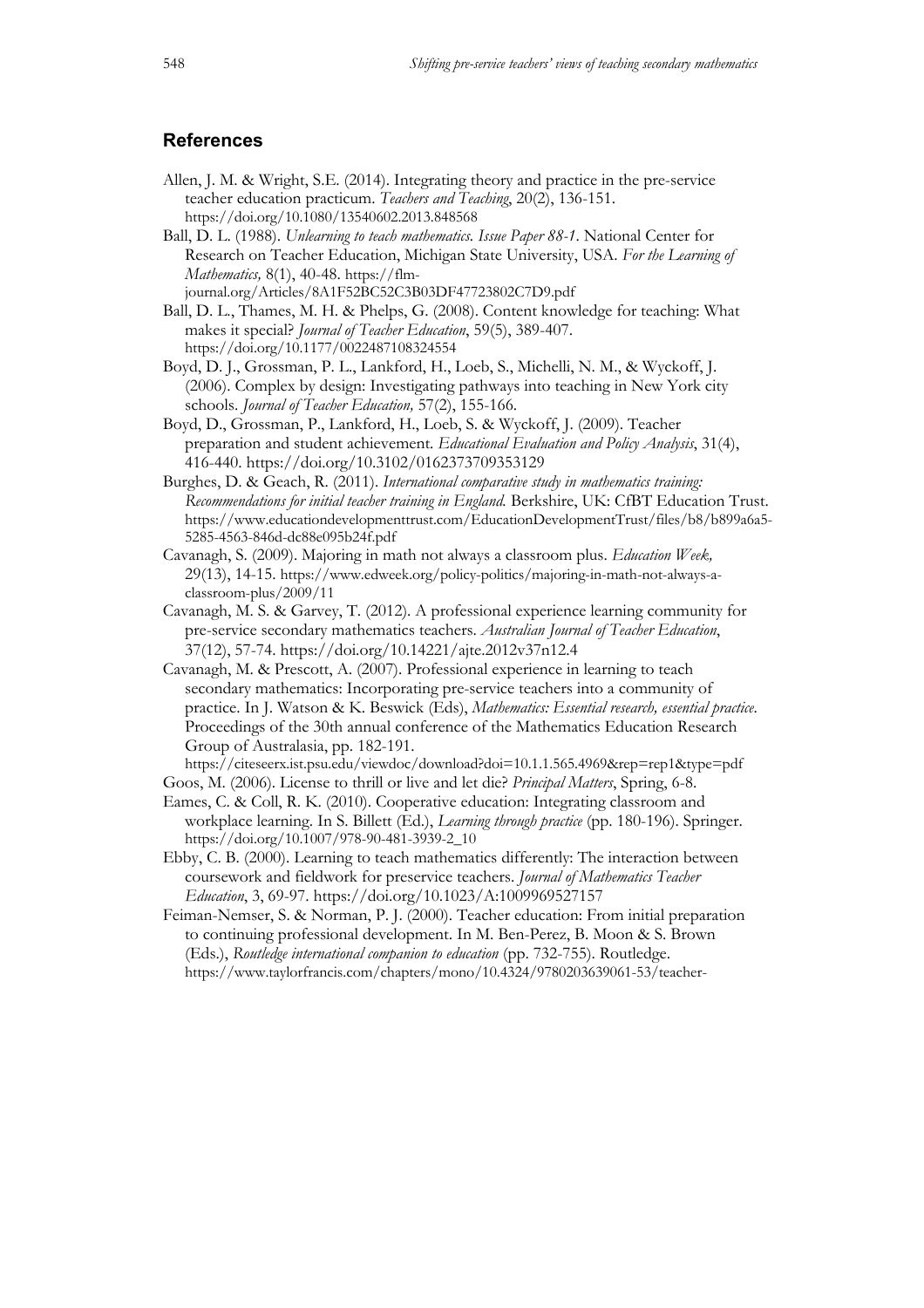education-initial-preparation-continuing-professional-development-miriam-ben-peretz-sallybrown-bob-moon

- Harris, K-L. & Jensz, F. (2006). *The preparation of mathematics teachers in Australia: Meeting the demand for suitably qualified mathematics teachers in secondary schools.* Centre for the Study of Higher Education, The University of Melbourne.
- https://apo.org.au/sites/default/files/resource-files/2007-05/apo-nid3423.pdf Herbert, S. & Bragg, L. A. (2021). Factors in a professional learning program to support a teacher's growth in mathematical reasoning and its pedagogy. *Mathematics Education Research Journal*, 33, 409-433. https://doi.org/10.1007/s13394-020-00310-5
- Hine, G. (2015). Preparing secondary mathematics teachers: A review of research. In *Back to the future*. Mathematics Association of Victoria 52nd Annual Conference, La Trobe University, Bundoora, Victoria. pp.66-74. https://www.mav.vic.edu.au/Tenant/C0000019/00000001/downloads/Resources/annualconferences/2015/2015-MAV-Conference-Proceedings.pdf
- Hine, G. (2018). Exploring pre-service teachers' self-perceptions of mathematical knowledge for teaching. In M. E. Strutchens, R. Huang, D. Potari & L. Losano (Eds.), *Educating prospective secondary mathematics teachers: Knowledge, identity and pedagogical practices* (pp. 287-306). ICME 13 Monographs. Springer, Cham. https://link.springer.com/chapter/10.1007/978-3-319-91059-8\_16
- Hine, G., Anderson, J., Reaburn, R., Cavanagh, M., Galligan, L., Ngu, B. H. & White, B. (2021). *Teaching secondary mathematics*. 2nd ed. Cambridge University Press. https://www.cambridge.org/highereducation/books/teaching-secondarymathematics/4D3DFA99CCE33914807A968A5B494E7C#overview
- Hine, G. & Thai, T. (2019). Pre-service mathematics teachers' self-perceptions of readiness to teach secondary school mathematics. *Mathematics Teacher Education and Development*, 21(2), 64-86. https://researchonline.nd.edu.au/edu\_article/236/
- Jao, L. (2017). Shifting pre-service teachers' beliefs about mathematics teaching: The contextual situation of a mathematics methods course. *International Journal of Science and Mathematics Education*, 15, 895-914. https://doi.org/10.1007/s10763-016-9719-9
- Kvale, S. (1996). *InterViews: An introduction to qualitative research interviewing*. SAGE Publications.
- Lambros, A. (2002). *Problem-based learning in K-8 classrooms: A teacher's guide to implementation*. Corwin.
- Leaman, L. H. & Flanagan, T. M. (2013). Authentic role-playing as situated learning: Reframing teacher education methodology for higher-order thinking. *Studying Teacher Education*, 9(1), 45-61. https://doi.org/10.1080/17425964.2013.771573
- Le Cornu, R. J. (2012). School co-ordinators: Leaders of learning in professional experience. *Australian Journal of Teacher Education*, 37(3), 18-33. http://ro.ecu.edu.au/ajte/vol37/iss3/3
- Li, Q., Moorman, L. & Dyjur, P. (2010). Inquiry-based learning and e-mentoring via videoconference: A study of mathematics and science learning of Canadian rural students. *Education Technology Research and Development*, 58, 729-753. https://doi.org/10.1007/s11423-010-9156-3
- Little, J. & Anderson, J. (2016). What factors support or inhibit secondary mathematics pre-service teachers' implementation of problem-solving tasks during professional experience? *Asia-Pacific Journal of Teacher Education*, 44(5), 504-521. https://doi.org/10.1080/1359866X.2015.1115822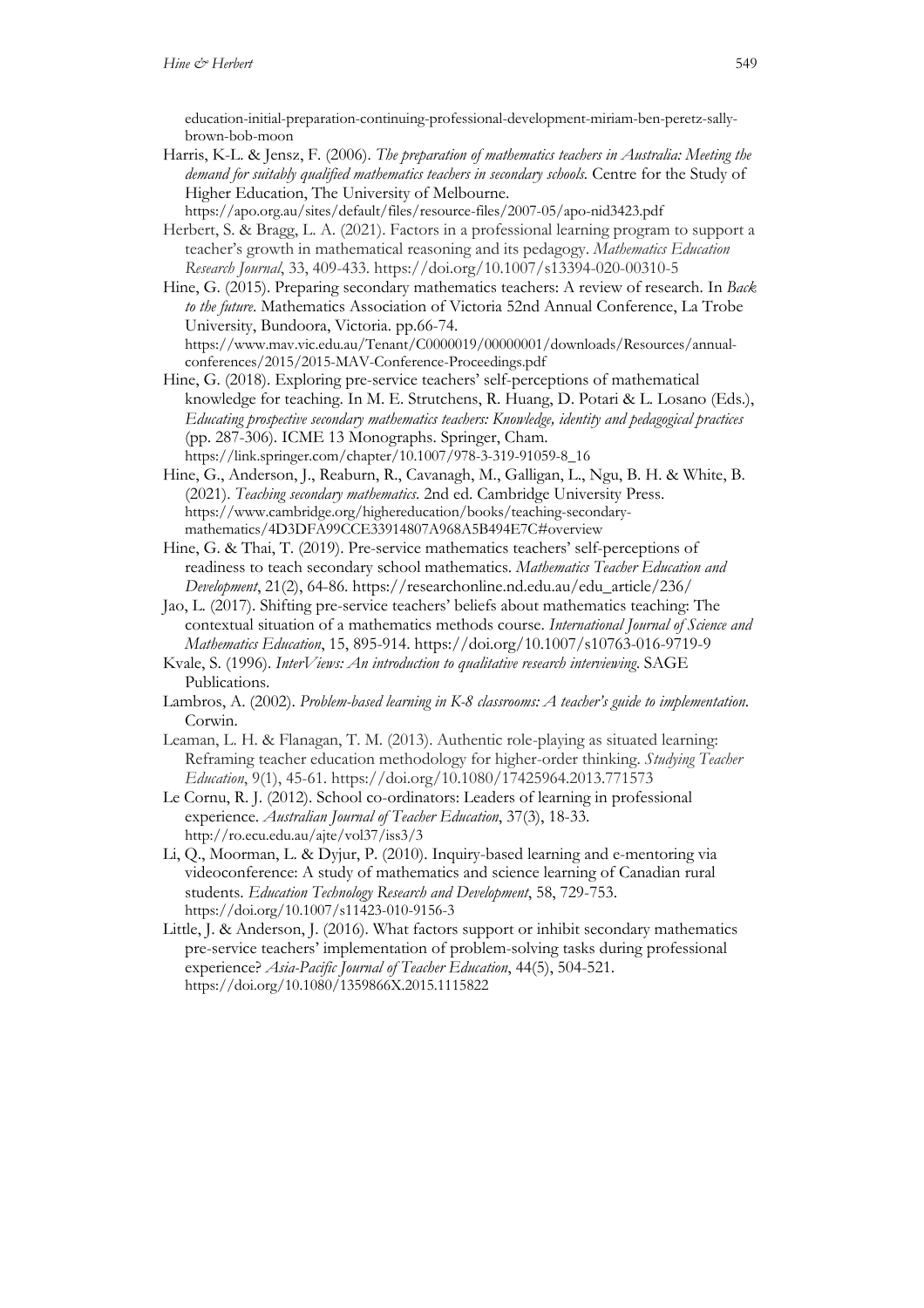Livy, S. & Herbert, S. (2013). Pre-service teachers' responses for ratio and proportion items. In V. Steinle, L. Ball & C. Bardini (Eds.), *Mathematics education: Yesterday, today and tomorrow. Proceedings of the 36th Annual Conference of the Mathematics Education Research Group of Australasia* (pp. 450-457). MERGA.

https://merga.net.au/Public/Public/Publications/Annual\_Conference\_Proceedings/2013\_M ERGA\_CP.aspx

- Livy, S. L., Vale, C. & Herbert, S. (2016). Developing primary pre-service teachers' mathematical content knowledge during practicum teaching. *Australian Journal of Teacher Education*, 41(2), 152-173. https://doi.org/10.14221/ajte.2016v41n2.10
- Lortie, D. C. (1975). *Schoolteacher: A sociological study.* University of Chicago Press. [2nd ed.] https://press.uchicago.edu/ucp/books/book/chicago/S/bo3645184.html
- Maynard, T. (2001). The student teacher and the school community of practice: A consideration of 'learning as participation'. *Cambridge Journal of Education*, 31(1), 39-52. https://doi.org/10.1080/03057640123915
- McLeod, D. B. (1992). Research on affect in mathematics education: A reconceptualization. In D. A. Grouws (Ed.), *Handbook of research on mathematics teaching and learning* (pp. 575-596). New York: Macmillan.
- Miller, J. P. (2010). *Whole child education.* University of Toronto Press. https://www.jstor.org/stable/10.3138/j.ctt2tttcq
- Mosvold, R. & Fauskanger, J. (2014). Teachers' beliefs about mathematical knowledge for teaching definitions. *International Electronic Journal of Mathematics Education*, 8(2-3), 43-61. https://www.iejme.com/download/teachers-beliefs-about-mathematical-knowledge-forteaching-definitions.pdf
- Norton, S. (2010). How deeply and how well? How ready to teach mathematics after a one-year program? *Mathematics Teacher Education and Development,* 12(1), 65-84. https://eric.ed.gov/?id=EJ914342
- Norton, S. (2019). Middle school mathematics pre-service teachers' content knowledge, confidence and self-efficacy. *Teacher Development*, 23(5), 529-548. https://doi.org/10.1080/13664530.2019.1668840
- Oleson, A. & Hora, M. T. (2014). Teaching the way they were taught? Revisiting the sources of teaching knowledge and the role of prior experience in shaping faculty teaching practices. *Higher Education*, 68(1), 29-45. https://doi.org/10.1007/s10734-013- 9678-9
- Osana, H. P., Lacroix, G. L., Tucker, B. J. & Desrosiers, C. (2006). The role of content knowledge and problem features on preservice teachers' appraisal of elementary mathematics tasks. *Journal of Mathematics Teacher Education*, 9, 347-380. https://doi.org/10.1007/s10857-006-4084-1
- Putman, S. M. (2009). Grappling with classroom management: The orientations of preservice teachers and impact of student teaching. *The Teacher Educator*, 44(4), 232-247. https://doi.org/10.1080/08878730903180226
- Putnam, R.T. & Borko, H. (2000). What do new views of knowledge and thinking have to say about research on teacher learning? *Educational Researcher*, 29(1), 4-15. https://doi.org/10.3102/0013189X029001004
- Saleh, A. & Bista, K. (2017). Examining factors impacting online survey response rates in educational research: Perceptions of graduate students. *Journal of MultiDisciplinary Evaluation*, 13(29), 63-74. https://journals.sfu.ca/jmde/index.php/jmde\_1/article/view/487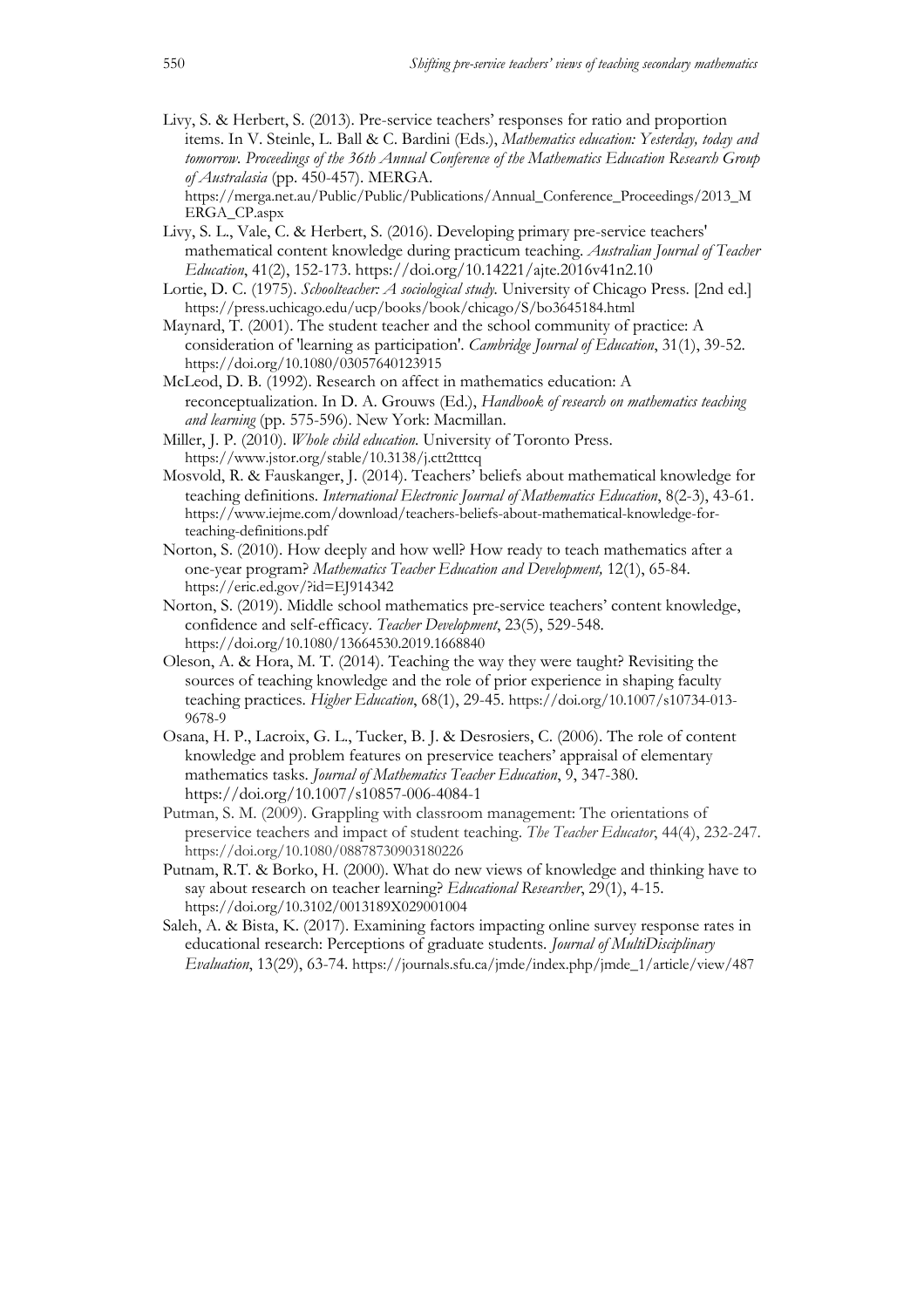- Savery, J. R. (2006). Overview of problem-based learning: Definitions and distinctions. *Interdisciplinary Journal of Problem-Based Learning*, 1(1), 9-20. https://doi.org/10.7771/1541- 5015.1002
- Shane, R. (2002). Context and content: What are pre-service teachers learning about teaching mathematics? In S. Goodchild & L. English (Eds.), *Researching mathematics classrooms: A critical examination of methodology* (pp. 119-154). Westport, Connecticut: Praeger.
- Smith, K. & Lev-Ari, L. (2005). The place of the practicum in pre-service teacher education: The voice of the students. *Asia-Pacific Journal of Teacher Education*, 33(3), 289- 302. https://doi.org/10.1080/13598660500286333
- Tatto, M., Ingvarson, L., Schwille, J., Peck, R., Senk, S. & Rowley, G. (2008). *Teacher education and development study in mathematics (TEDS-M): Policy, practice, and readiness to teach primary and secondary mathematics. Conceptual framework.* East Lansing, MI: Teacher Education and Development International Study Center, College of Education, University of Michigan.

https://www.academia.edu/67166566/Teacher\_education\_and\_development\_study\_in\_mathe matics\_TEDS\_M\_policy\_practice\_and\_readiness\_to\_teach\_primary\_and\_secondary\_mathema tics\_conceptual\_framework

- TEMAG (Teacher Education Ministerial Advisory Group) (2014). *Action now: Classroom ready teachers*. Department of Education, Skills and Employment. https://www.dese.gov.au/teaching-and-school-leadership/resources/action-now-classroomready-teachers-report-0
- Thomson, S., Wernert, N., Rodrigues, S. & O'Grady, E. (2020). *TIMSS 2019 Australia. Volume I: Student performance*. Australian Council for Educational Research. https://doi.org/10.37517/978-1-74286-614-7
- Towers, J. (2010). Learning to teach mathematics through inquiry: A focus on the relationship between describing and enacting inquiry-oriented teaching. *Journal of Mathematics Teacher Education*, 13(3), 243-263. https://doi.org/10.1007/s10857-009- 9137-9
- Vale, C. & Herbert, E. S. (2021). Secondary preservice teachers' anticipated objectives and practices for teaching mathematics. *Mathematics Teacher Education and Development*, 23(4), 5-28. https://mted.merga.net.au/index.php/mted/article/view/573
- Weiss, I. R., Banilower, E. R., McMahon, K. C. & Smith, P. S. (2001). *2000 National Survey of Science and Mathematics Education: School Mathematics Program Questionnaire*. [Horizon Report] http://2000survey.horizon-research.com/reports/status.php

#### **Appendix 1: Interview schedule**

- 1. Since commencing your teaching degree, can you describe how you have experienced growth as a mathematics teacher?
- 2. Please comment on the extent to which you feel ready to teach secondary mathematics.
- 3. Since commencing your teaching degree, can you comment on the extent to which your beliefs about teaching and learning mathematics have changed? In what way(s)?
- 4. What areas do you feel you need to improve on before commencing a mathematics teaching position?
- 5. What do you feel are the best methods to teach secondary mathematics?
- 6. Is there anything else you would like to comment on?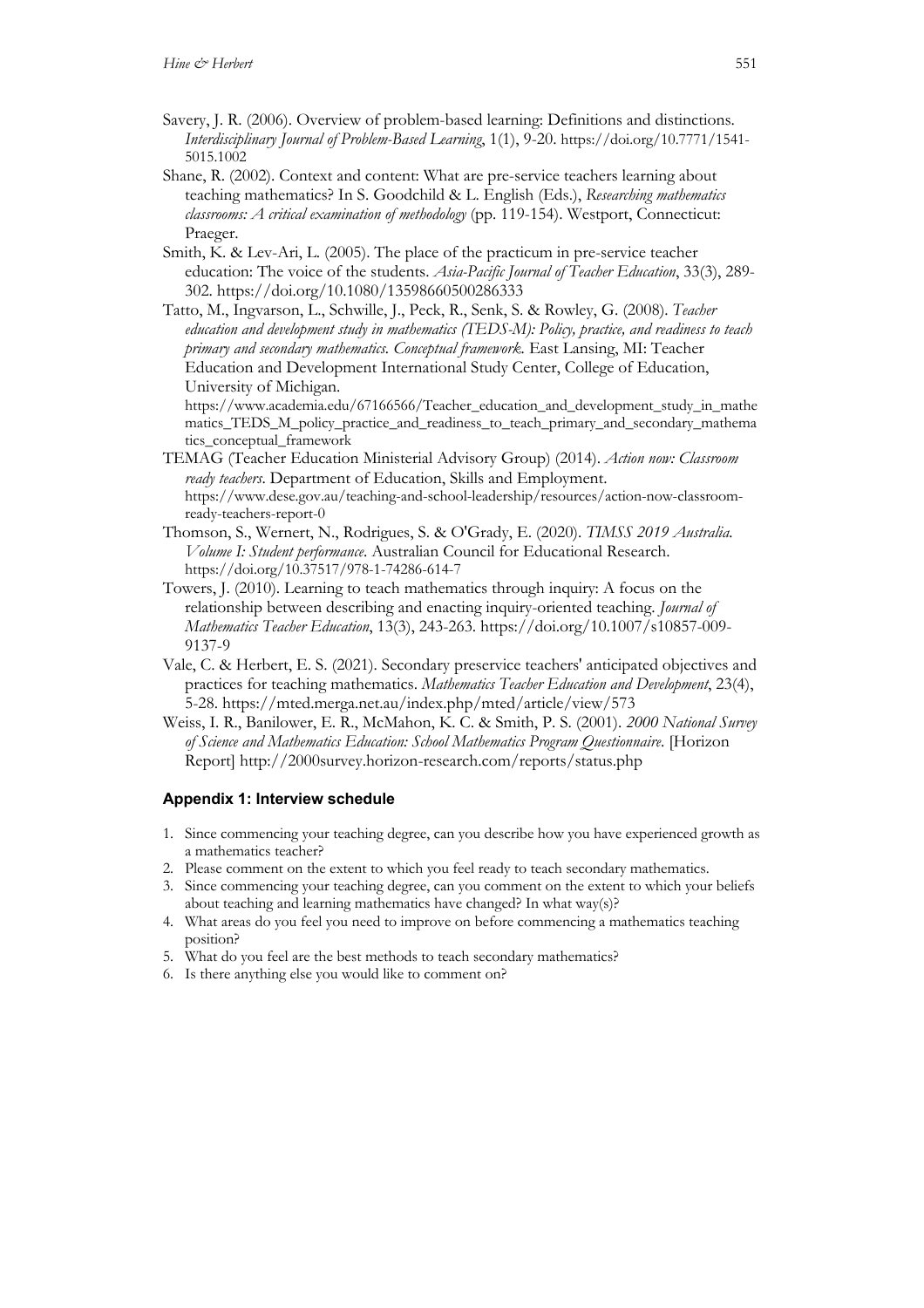|            | University A secondary                                                                                                                                                                                                                                                                                                                                                                                                                                                                                                                                                                                                                                                                                                                                                                   | University B secondary                                                                                                                                                                                                                                                                                                                                                                                                                                                                                                                                                                                                                                                                                                                                          |
|------------|------------------------------------------------------------------------------------------------------------------------------------------------------------------------------------------------------------------------------------------------------------------------------------------------------------------------------------------------------------------------------------------------------------------------------------------------------------------------------------------------------------------------------------------------------------------------------------------------------------------------------------------------------------------------------------------------------------------------------------------------------------------------------------------|-----------------------------------------------------------------------------------------------------------------------------------------------------------------------------------------------------------------------------------------------------------------------------------------------------------------------------------------------------------------------------------------------------------------------------------------------------------------------------------------------------------------------------------------------------------------------------------------------------------------------------------------------------------------------------------------------------------------------------------------------------------------|
|            | mathematics curriculum                                                                                                                                                                                                                                                                                                                                                                                                                                                                                                                                                                                                                                                                                                                                                                   | mathematics curriculum                                                                                                                                                                                                                                                                                                                                                                                                                                                                                                                                                                                                                                                                                                                                          |
| Curriculum | Key topics, strategies and ideas about<br>teaching mathematics in secondary<br>schools are presented and explored. The<br>role of secondary mathematics teachers,<br>effective instructional techniques, and<br>the importance of reflective practice are<br>examined. State and national school<br>curriculum documents are unpacked and<br>applied to lesson planning and forward<br>planning documentation. Pedagogical<br>approaches, assessment practices and<br>the use of resources are considered from<br>an age-appropriate perspective.<br>Following the completion of the course<br>students are expected to apply the<br>knowledge and skills acquired during a<br>formal 10-week practicum, where they<br>will plan, teach, evaluate and reflect<br>upon a program of work. | Informed by findings from research, and<br>guided by the Australian Curriculum.<br>Autonomous student thinking is a focus<br>of attention. A diversity of tasks (from<br>various mathematical domains) are<br>examined. Tasks are then designed and<br>implemented, and reflections upon the<br>learning that occurred are a focus<br>intended to develop the types of<br>thinking of reflective teachers. Many<br>complexities associated with classroom<br>teaching are identified and discussed.<br>Study of assessment techniques focuses<br>on monitoring student progress to<br>promote further learning, assessing<br>students' mathematical performance, and<br>providing opportunities for students to<br>demonstrate they can work<br>mathematically. |
| Assessment | Task 1<br>Each student prepares a forward<br>planning document (FPD) comprising<br>12 consecutive lessons to be taught in a<br>lower secondary mathematics class. The<br>FPD is supplemented by a detailed<br>lesson plan (chosen from the 12 lessons)<br>and a rationale.<br>Task 2<br>Each student completes a reflective<br>practicum workbook following<br>practicum.                                                                                                                                                                                                                                                                                                                                                                                                                | Task 1<br>Each group member individually<br>explores an inquiry question and writes<br>an essay to inform the collaborative<br>design of their group's learning activity<br>for the group's mathematics topic.<br>Engage in the planning and<br>implementation of the activity with<br>subsequent reflection on it.<br>Task 2<br>Individual research essay reflecting on<br>teaching practice                                                                                                                                                                                                                                                                                                                                                                   |
| Practicum  | Undergraduate: 50 days<br>Master of Teaching: 50 days                                                                                                                                                                                                                                                                                                                                                                                                                                                                                                                                                                                                                                                                                                                                    | Undergraduate: 10 days<br>Master of Teaching: 15 days                                                                                                                                                                                                                                                                                                                                                                                                                                                                                                                                                                                                                                                                                                           |

# **Appendix 2: Comparing methods courses offered at each university**

# **Appendix 3: Responses to Q 2 on the pre- and post-survey**

| How well prepared do you currently feel to do each of the<br>following in your mathematics teaching? [5-point scale,<br>range from 'Not at all prepared' $= 1$ to 'Very well<br>prepared' $= 5$ | Pre-<br>mean | Pre-<br>SD. | Post-<br>mean | Post-<br>SD <sub>3</sub> | Pre-post<br>p-value |
|-------------------------------------------------------------------------------------------------------------------------------------------------------------------------------------------------|--------------|-------------|---------------|--------------------------|---------------------|
| Take students' prior understanding into account                                                                                                                                                 | 3.164        | 0.828       | 3.366         | 0.767                    | 0.209               |
| when planning lessons and teaching.                                                                                                                                                             |              |             |               |                          |                     |
| Have students work in cooperative learning                                                                                                                                                      | 3.433        | 0.874       | 3.439         | 0.867                    | 0.971               |
| groups.                                                                                                                                                                                         |              |             |               |                          |                     |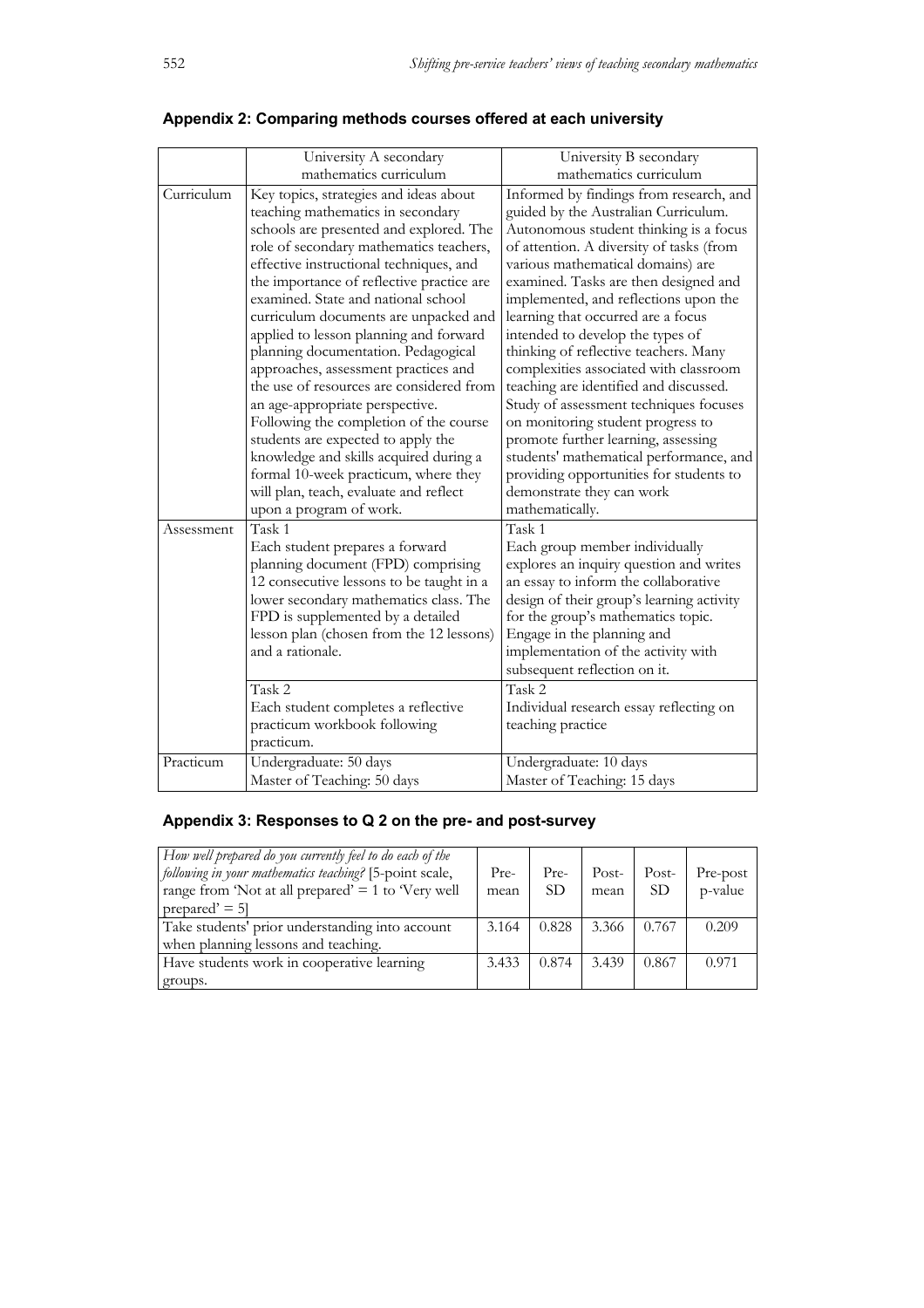| Use a range of resources.                       | 3.358  | 0.883 | 3.439 | 0.709 | 0.621 |
|-------------------------------------------------|--------|-------|-------|-------|-------|
| Teach classes that are mixed (heterogeneous) in | 3.090  | 0.900 | 3.341 | 0.728 | 0.133 |
| terms of mathematics achievement.               |        |       |       |       |       |
| Teach students who have limited English         | 2.642  | 0.933 | 2.537 | 0.809 | 0.551 |
| proficiency.                                    |        |       |       |       |       |
| Engage females in mathematics.                  | 3.821  | 0.851 | 3.756 | 0.860 | 0.703 |
| Engage indigenous students in mathematics       | 3.075  | 1.020 | 2.805 | 0.928 | 0.171 |
| Teach mathematics to students with learning     | 2.439  | 1.025 | 2.659 | 0.990 | 0.279 |
| disabilities.                                   |        |       |       |       |       |
| Use the textbook.                               | 3.761  | 0.872 | 3.902 | 0.970 | 0.436 |
| Develop students' resilience and persistence in | 3.463e | 0.859 | 3.585 | 0.836 | 0.468 |
| working with mathematical problems.             | ndix   |       |       |       |       |

# **Appendix 4: Responses to Q 4 on the pre- and post-survey**

| How often do you think each of the following should be<br>included in mathematics teaching/classes? [5-point scale,<br>range from 'Never' = 1 to 'Every lesson' = 5] | Pre-<br>mean | Pre-<br>SD. | Post-<br>mean | Post-<br>SD | Pre-post<br>p-value |
|----------------------------------------------------------------------------------------------------------------------------------------------------------------------|--------------|-------------|---------------|-------------|---------------------|
| Introduce content using open-ended problems or<br>investigations                                                                                                     | 3.049        | 0.845       | 3.118         | 0.686       | 0.687               |
| Engage the whole class in discussions                                                                                                                                | 3.951        | 0.884       | 4.059         | 0.776       | 0.553               |
| Introduce content through formal presentations                                                                                                                       | 3.180        | 0.885       | 3.029         | 0.797       | 0.412               |
| Work in groups                                                                                                                                                       | 3.557        | 0.786       | 3.588         | 0.701       | 0.849               |
| Read/watch other (non-textbook) mathematics-<br>related materials in class, such as online videos                                                                    | 3.000        | 0.837       | 2.912         | 0.668       | 0.599               |
| Practice routine computations/algorithms                                                                                                                             | 3.361        | 0.876       | 3.559         | 0.824       | 0.283               |
| Design and work on their own extended<br>mathematics investigation or project                                                                                        | 2.525        | 0.788       | 2.394         | 0.747       | 0.437               |
| Complete textbook or worksheet exercises                                                                                                                             | 3.467        | 0.833       | 3.676         | 0.806       | 0.238               |
| Complete reflections on learning                                                                                                                                     | 3.098        | 1.076       | 3.382         | 1.101       | 0.224               |
| Undertake self-assessment tasks                                                                                                                                      | 2.932        | 0.868       | 3.118         | 0.844       | 0.319               |
| Make formal presentations to the rest of the class                                                                                                                   | 2.311        | 0.886       | 2.206         | 0.770       | 0.561               |

## **Appendix 5: Comparing Q 2 post-survey with the** *Horizon Report*

*Horizon Report:* Weiss et al. (2001).

| Survey item                                                                           | $\frac{0}{0}$<br><b>PSTs</b> | $\%$ teachers<br>Grades 5-8 | $\%$ teachers<br>Grades 9-12 |
|---------------------------------------------------------------------------------------|------------------------------|-----------------------------|------------------------------|
| Take students' prior understanding into account when<br>planning lessons and teaching | 49                           | 86                          | 85                           |
| Have students work in cooperative learning groups                                     | 54                           | 85                          | 76                           |
| Teach classes that are mixed (heterogeneous) in terms of<br>mathematics achievement   | 39                           | 81                          | 73                           |
| Teach students who have limited English proficiency                                   | 12                           | 26                          | 18                           |
| Engage females in mathematics                                                         | 63                           | 96                          | 94                           |
| Engage indigenous students in mathematics                                             | 24                           | 88                          | 86                           |